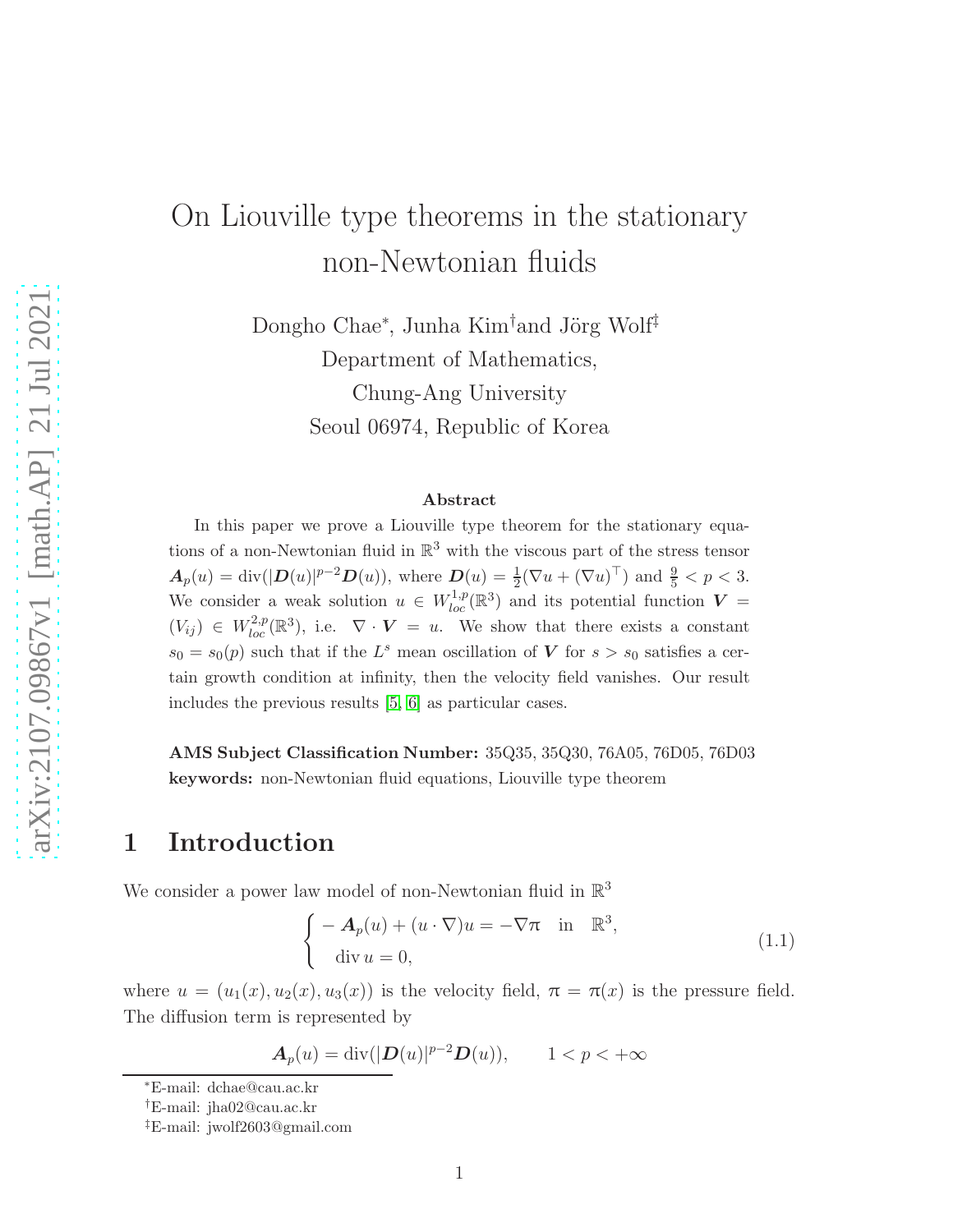and the deviatoric stress tensor is interpreted as  $|\mathbf{D}|^{p-2}\mathbf{D} = \sigma(\mathbf{D})$ , where  $\mathbf{D}(u) =$ 1  $\frac{1}{2}(\nabla u + (\nabla u)^{\top})$  is the symmetric gradient. If  $2 < p < +\infty$ , the equations describe shear thickening fluids, of which viscosity increases along with shear rate  $|D(u)|$ . If  $1 < p < 2$ , shear thinning fluids satisfy them. In the case of  $p = 2$ , [\(1.1\)](#page-0-0) corresponds to the usual stationary Navier-Stokes equations which represent Newtonian fluids. We refer to Wilkinson [\[1\]](#page-14-0) for continuum mechanical background of the above system.

The Liouville problem for the stationary Navier-Stokes equations (Galdi [\[4\]](#page-15-2), Remark X. 9.4, pp. 729) has attracted considerable attention in the mathematical fluid mechanics. Though it is still open, there are positive answers under additional conditions (see [\[7,](#page-15-3) [8,](#page-15-4) [9,](#page-15-5) [10,](#page-15-6) [11,](#page-15-7) [12,](#page-15-8) [13,](#page-15-9) [14,](#page-15-10) [15,](#page-15-11) [16,](#page-15-12) [17\]](#page-16-0)). And as a generalization, Liouville type theorems for non-Newtonian fluids have been investigated (see [\[18,](#page-16-1) [5\]](#page-15-0)).

Let  $u \in L^1_{loc}(\mathbb{R}^3)$  be a vector field, and let  $\mathbf{V} = (V_{ij}) \in L^1_{loc}(\mathbb{R}^3; \mathbb{R}^3 \times \mathbb{R}^3)$  be a matrix valued function satisfying div  $V = u$  in the distributional sense. In [\[6\]](#page-15-1) Chae and Wolf proved Liouville type theorem for the stationary Navier-Stokes equations when the following is assumed

$$
\left(\oint_{B(r)} |\mathbf{V} - \mathbf{V}_{B(r)}|^s \, \mathrm{d}x\right)^{\frac{1}{s}} \le Cr^{\min\left\{\frac{1}{3} - \frac{1}{s}, \frac{1}{6}\right\}} \qquad \forall 1 < r < +\infty
$$

for some  $3 < s < +\infty$ . They also considered it in [\(1.1\)](#page-0-0) when  $\frac{9}{5} < p < 3$  but only for  $s=\frac{3p}{2n-}$  $\frac{3p}{2p-3}$  in [\[5\]](#page-15-0). We generalize these results.

As is well known, weak solutions are actually smooth for  $p = 2$ . Otherwise there is only partial regularity of weak solutions [\[2,](#page-14-1) [3\]](#page-14-2). In this paper, we consider weak solutions, which is defined as follows :

**Definition 1.1.** Let  $\frac{9}{5} < p < 3$ . A function  $u \in W^{1,p}_{loc}(\mathbb{R}^3)$  is called a weak solution *to* [\(1.1\)](#page-0-0) *if*

<span id="page-1-1"></span>
$$
\int_{\mathbb{R}^3} \left( |\mathbf{D}(u)|^{p-2} \mathbf{D}(u) - u \otimes u \right) : \mathbf{D}(\varphi) dx = 0 \tag{1.2}
$$

*is fulfilled for all vector fields*  $\varphi \in C_c^{\infty}(\mathbb{R}^3)$  *with* div  $\varphi = 0$ .

**Remark 1.2.** Let u be a weak solution. Then, there exists  $\pi \in L^{\frac{p}{p-1}}_{loc}(\mathbb{R}^3)$  satisfying

<span id="page-1-2"></span>
$$
\int_{B(r)} |\pi - \pi_{B(r)}|^s dx \le C \int_{B(r)} |D(u)|^{p-2} D(u) - u \otimes u|^s dx, \quad \forall 0 < r < +\infty \quad (1.3)
$$

*for all*  $\frac{3}{2} \leq s \leq \frac{p}{p-1}$ p−1 *. And* (u, π) *holds*

<span id="page-1-0"></span>
$$
\int_{\mathbb{R}^3} (|\mathbf{D}(u)|^{p-2} \mathbf{D}(u) - u \otimes u) : \mathbf{D}(\varphi) dx = \int_{\mathbb{R}^3} \pi \mathrm{div} \, \varphi dx \tag{1.4}
$$

*for any vector field*  $\varphi \in W^{1,p}(\mathbb{R}^3)$  *with compact support. Hence,* [\(1.4\)](#page-1-0) *replaces* [\(1.2\)](#page-1-1)*. We refer to [\[5\]](#page-15-0) for a brief explanation.*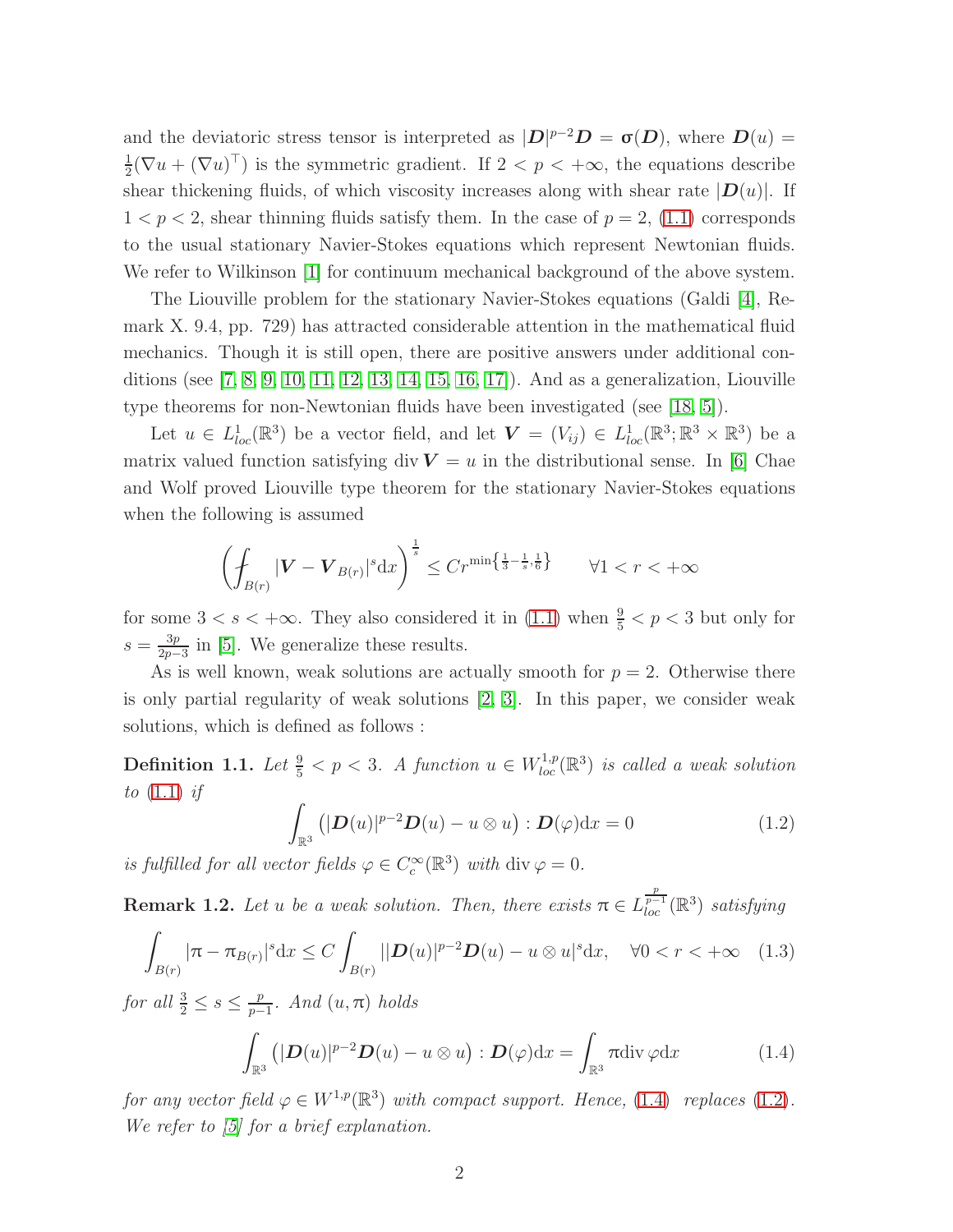**Remark 1.3.** Let  $(u, \pi)$  be a weak solution and  $\phi \in C_c^{\infty}(\mathbb{R}^3)$ . If we take  $\varphi = u\phi$ , *then* [\(1.4\)](#page-1-0) *with*  $\varphi \in W^{1,p}(\mathbb{R}^3)$  *yields the local energy equality* 

<span id="page-2-4"></span>
$$
\int_{\mathbb{R}^3} |\mathbf{D}(u)|^p \phi \mathrm{d}x = -\int_{\mathbb{R}^3} |\mathbf{D}(u)|^{p-2} \mathbf{D}(u) : u \otimes \nabla \phi \mathrm{d}x + \int_{\mathbb{R}^3} \left(\frac{1}{2}|u|^2 + \pi\right) u \cdot \nabla \phi \mathrm{d}x.
$$
\n(1.5)

<span id="page-2-0"></span>Theorem 1.4. *Let*  $\frac{9}{5} < p < 3$ , and  $\frac{3}{2} < s < +\infty$  satisfy

$$
s \ge \frac{3p}{2(2p-3)},
$$
  $s > \frac{9-3p}{2p-3}.$ 

Let  $(u, \pi) \in W^{1,p}_{loc}(\mathbb{R}^3) \times L^{\frac{p}{p-1}}_{loc}(\mathbb{R}^3)$  be a weak solution to [\(1.1\)](#page-0-0). We set  $\alpha(p,s) := \min \left\{\frac{1}{2}\right\}$ 3 −  $5p-9$  $rac{5p-9}{s(2p-3)}, \frac{3}{p}$ p − 4 3  $\mathcal{L}$ .

*If we assume there exists a potential*  $V \in W^{2,p}_{loc}(\mathbb{R}^3; \mathbb{R}^{3 \times 3})$  *such that* 

<span id="page-2-1"></span>
$$
\left(\oint_{B(r)} |\mathbf{V} - \mathbf{V}_{B(r)}|^s \mathrm{d}x\right)^{\frac{1}{s}} \le Cr^{\alpha(p,s)} \qquad \forall 1 < r < +\infty,\tag{1.6}
$$

*then*  $u \equiv 0$ *.* 

**Remark 1.5.** *If*  $s = \frac{3p}{2p-1}$  $\frac{3p}{2p-3}$ *, then we obtain*  $\alpha = \frac{9-4p}{3p}$  $\frac{-4p}{3p}$ , which consistent with Theorem *1.3 (ii) in [\[5\]](#page-15-0).*

**Remark 1.6.** In the case of  $p = 2$ , we have  $3 < s < +\infty$  and  $\alpha = \min\{\frac{s}{3} - 1, \frac{s}{6}\}$  $\frac{s}{6}$ , *corresponding to Theorem 1.1 in [\[6\]](#page-15-1).*

We denote by  $C(p, s) = C$  a generic constant that may vary from line to line.

### 2 Caccioppoli type inequalities

To prove Theorem [1.4,](#page-2-0) we need the following two lemmas.

<span id="page-2-3"></span>**Lemma 2.1.** Let  $\frac{9}{5} < p < 3$ . Let  $u \in W^{1,p}_{loc}(\mathbb{R}^3)$  and  $1 \leq R < +\infty$ . For  $0 < \rho < R$ , *we let*  $\psi \in C_c^{\infty}(B(R))$  *satisfy*  $0 \le \psi \le 1$  *and*  $|\nabla \psi| \le C(R - \rho)^{-1}$ *. If we assume there exists*  $V$  ∈  $W^{2,p}_{loc}(\mathbb{R}^3)$  *such that* div  $V = u$  *and* [\(1.6\)](#page-2-1) *for some*  $\frac{3p}{2(2p-3)} \leq s \leq \frac{3p}{2p-3}$  $rac{3p}{2p-3}$ *, then for*  $s \geq p$ 

<span id="page-2-2"></span>
$$
\int_{B(R)} |\psi^p u|^p dx \le C R^{\frac{3}{2} + \frac{p}{6} - \frac{p(5p-9)}{2s(2p-3)}} \|\psi \nabla u\|_{L^p}^{\frac{p}{2}} + C(R-\rho)^{-p} R^{3 + \frac{p}{3} - \frac{p(5p-9)}{s(2p-3)}},\tag{2.7}
$$

*and for*  $s < p$ 

<span id="page-2-5"></span>
$$
\int_{B(R)} |\psi^p u|^p dx \leq C R^{\frac{p^2}{3(2p-3)}} \|\psi \nabla u\|_{L^p}^{\frac{p(sp-3s+3p)}{2sp-3s+3p}} + C(R-\rho)^{-\frac{3p}{2s}+\frac{3}{2}} R^{\frac{p}{6}+\frac{p^2}{2s(2p-3)}} \|\psi \nabla u\|_{L^p}^{\frac{p}{2}}
$$
  
+
$$
C(R-\rho)^{-\frac{sp^2}{sp+3p-3s}} R^{\frac{p^2(2sp+3p-3s)}{3(2p-3)(sp+3p-3s)}} \|\psi \nabla u\|_{L^p}^{\frac{p(3p-3s)}{sp-3s+3p}} + C(R-\rho)^{-p-\frac{3p}{s}+3} R^{\frac{p}{3}+\frac{p^2}{s(2p-3)}}. (2.8)
$$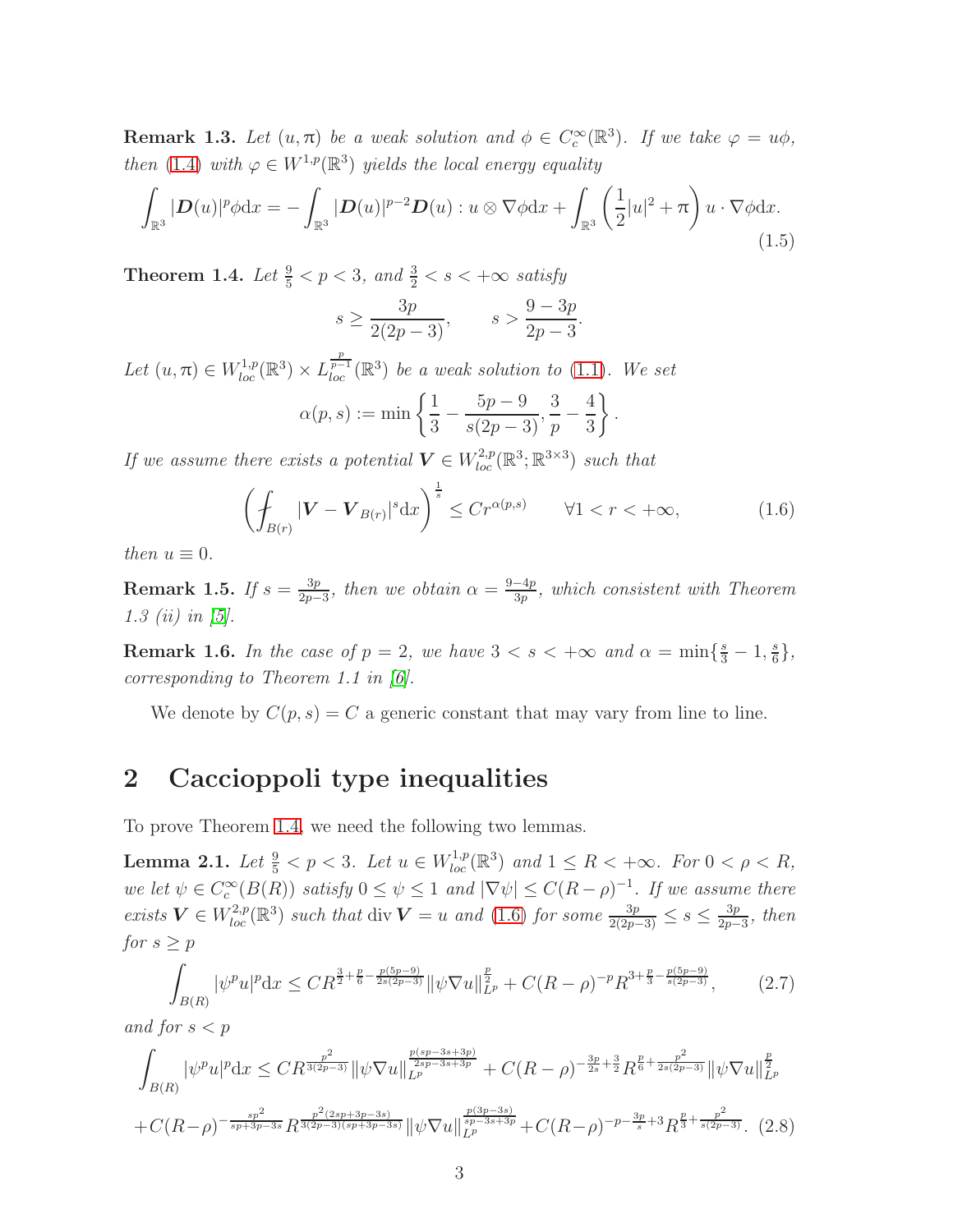*Proof.* We first let  $\frac{9}{5} < p < 2$ . Beacuse  $s \geq \frac{3p}{2(2p-3)} \geq p$ , we show  $(2.7)$  in this case. Hölder's inequality implies that

<span id="page-3-0"></span>
$$
\int_{B(R)} |\psi^p u|^p dx \le |B(R)|^{1-\frac{p}{2}} \left( \int_{B(R)} |\psi^p u|^2 dx \right)^{\frac{p}{2}} = C R^{3-\frac{3p}{2}} \left( \int_{B(R)} |u|^2 \psi^{2p} dx \right)^{\frac{p}{2}}.
$$
\n(2.9)

Recalling  $u = \text{div } V$  and using integration by parts, we have

$$
\int_{B(R)} |u|^2 \psi^{2p} dx = \int_{B(R)} \partial_i \left( \mathbf{V}_{ij} - (\mathbf{V}_{ij})_{B(R)} \right) u_j \psi^{2p} dx
$$
\n
$$
= - \int_{B(R)} \left( \mathbf{V}_{ij} - (\mathbf{V}_{ij})_{B(R)} \right) \partial_i u_j \psi^{2p} dx - 2p \int_{B(R)} \left( \mathbf{V}_{ij} - (\mathbf{V}_{ij})_{B(R)} \right) u_j \psi^{2p-1} \partial_i \psi dx
$$
\n
$$
\leq \int_{B(R)} |\mathbf{V} - \mathbf{V}_{B(R)}| |\psi \nabla u| \psi^{2p-1} dx + 2p \int_{B(R)} |\mathbf{V} - \mathbf{V}_{B(R)}| |\psi^p u| |\nabla \psi| \psi^{p-1} dx
$$
\n
$$
\leq \int_{B(R)} |\mathbf{V} - \mathbf{V}_{B(R)}| |\psi \nabla u| dx + C(R - \rho)^{-1} \int_{B(R)} |\mathbf{V} - \mathbf{V}_{B(R)}| |\psi^p u| dx.
$$

Note that  $\frac{3p}{2(2p-3)} \leq s \leq \frac{3p}{2p-3}$  $rac{3p}{2p-3}$  implies

$$
\frac{1}{s} + \frac{1}{p} < 1
$$

and

$$
\alpha = \frac{1}{3} - \frac{5p - 9}{s(2p - 3)}.
$$

Using Hölder's inequality and  $(1.6)$ , we obtain

$$
\int_{B(R)} |u|^2 \psi^{2p} dx \le \left( \int_{B(R)} |\mathbf{V} - \mathbf{V}_{B(R)}|^s dx \right)^{\frac{1}{s}} \| \psi \nabla u \|_{L^p} |B(R)|^{1 - \frac{1}{p}}
$$
  
+ $C(R - \rho)^{-1} \left( \int_{B(R)} |\mathbf{V} - \mathbf{V}_{B(R)}|^s dx \right)^{\frac{1}{s}} \| \psi^p u \|_{L^p} |B(R)|^{1 - \frac{1}{p}}$   
 $\le CR^{\frac{10}{3} - \frac{5p - 9}{s(2p - 3)} - \frac{3}{p}} \| \psi \nabla u \|_{L^p} + C(R - \rho)^{-1} R^{\frac{10}{3} - \frac{5p - 9}{s(2p - 3)} - \frac{3}{p}} \| \psi^p u \|_{L^p}.$ 

Inserting this inequality into [\(2.9\)](#page-3-0) and applying Young's inequality, we have

$$
\int_{B(R)} |\psi^p u|^p dx \leq C R^{\frac{3}{2} + \frac{p}{6} - \frac{p(5p - 9)}{2s(2p - 3)}} \|\psi \nabla u\|_{L^p}^{\frac{p}{2}} + C(R - \rho)^{-\frac{p}{2}} R^{\frac{3}{2} + \frac{p}{6} - \frac{p(5p - 9)}{2s(2p - 3)}} \|\psi^p u\|_{L^p}^{\frac{p}{2}}
$$
  

$$
\leq C R^{\frac{3}{2} + \frac{p}{6} - \frac{p(5p - 9)}{2s(2p - 3)}} \|\psi \nabla u\|_{L^p}^{\frac{p}{2}} + C(R - \rho)^{-p} R^{3 + \frac{p}{3} - \frac{p(5p - 9)}{s(2p - 3)}} + \frac{1}{2} \int_{B(R)} |\psi^p u|^p dx,
$$

which implies  $(2.7)$ .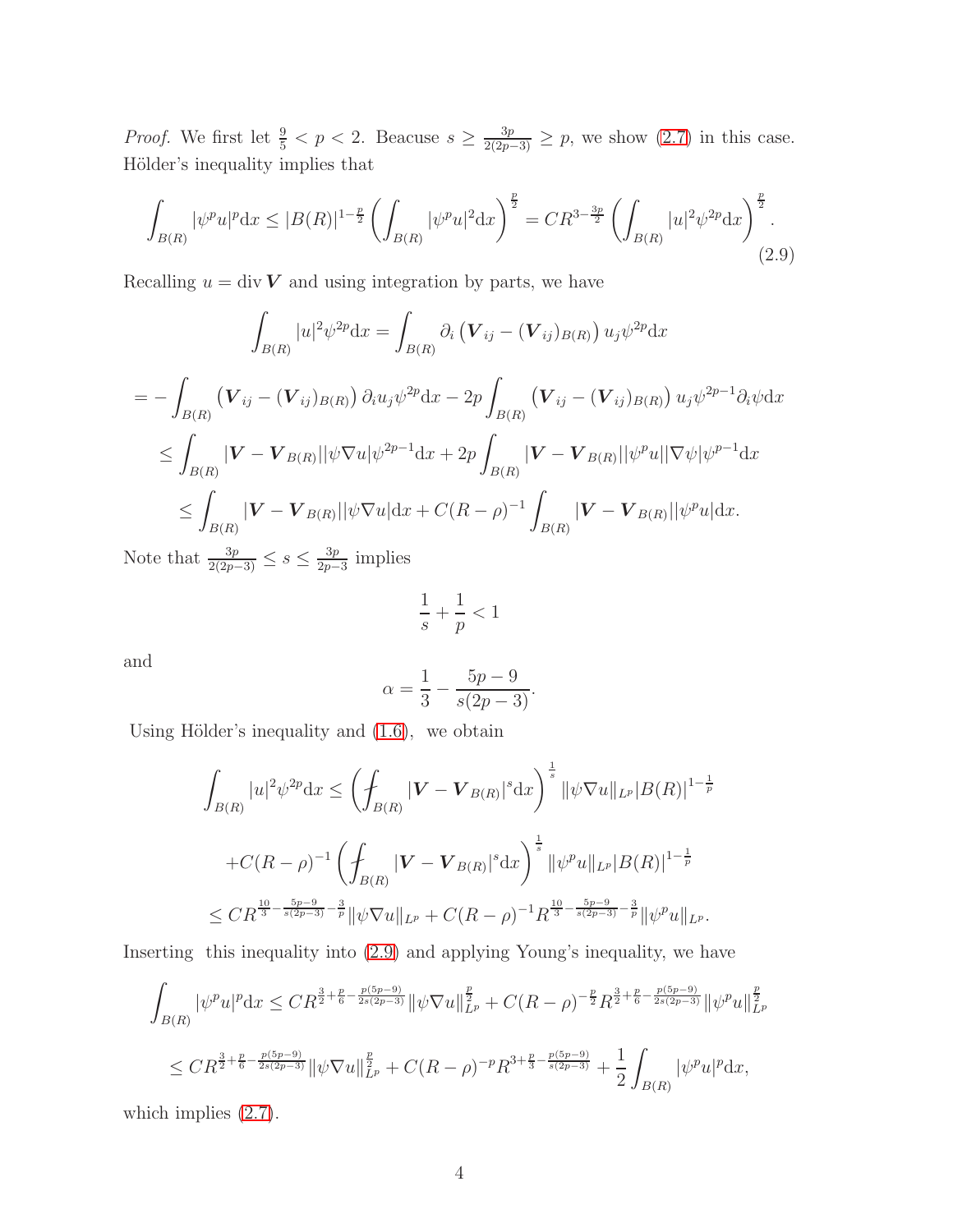Now, we let  $2 \le p < 3$ . Using  $u = \text{div } V$ , integration by parts and Hölder's inequality, we find

$$
\int_{B(R)} |\psi^{p} u|^{p} dx = \int_{B(R)} \partial_{i} (\mathbf{V}_{ij} - (\mathbf{V}_{ij})_{B(R)}) u_{j} |u|^{p-2} \psi^{p^{2}} dx
$$
\n
$$
= - \int_{B(R)} (\mathbf{V}_{ij} - (\mathbf{V}_{ij})_{B(R)}) (\partial_{i} u_{j} |u|^{p-2} + (p-2) u_{j} u_{k} \partial_{i} u_{k} |u|^{p-4}) \psi^{p^{2}} dx
$$
\n
$$
- p^{2} \int_{B(R)} (\mathbf{V}_{ij} - (\mathbf{V}_{ij})_{B(R)}) u_{j} |u|^{p-2} \psi^{p^{2}-1} \partial_{i} \psi dx
$$
\n
$$
\leq C \int_{B(R)} |\mathbf{V} - \mathbf{V}_{B(R)}| |\psi \nabla u| |\psi^{p+1} u|^{p-2} dx
$$
\n
$$
+ C(R - \rho)^{-1} \int_{B(R)} |\mathbf{V} - \mathbf{V}_{B(R)}| |\psi^{p+1} u|^{p-1} dx
$$
\n
$$
\leq C \|\mathbf{V} - \mathbf{V}_{B(R)}\|_{L^{s}(B(R))} \|\psi \nabla u\|_{L^{p}} \|\psi^{p+1} u|^{p-2} \|_{L^{\frac{sp}{sp-s-p}}} + C(R - \rho)^{-1} \|\mathbf{V} - \mathbf{V}_{B(R)}\|_{L^{s}(B(R))} \|\psi^{p+1} u|^{p-1} \|_{L^{\frac{s}{s-1}}} = I + II.
$$

We assume  $s \geq p$  first. Since

$$
1 \le \frac{sp}{sp-s-p} \le \frac{p}{p-2}
$$

by applying Hölder's inequality to  $I$  we have

$$
I \leq C \|\mathbf{V} - \mathbf{V}_{B(R)}\|_{L^s(B(R))} \|\psi \nabla u\|_{L^p} \|\psi^p u\|_{L^p}^{p-2} |B(R)|^{\frac{1}{p}-\frac{1}{s}}.
$$

Subsequently, we use [\(1.6\)](#page-2-1) and Young's inequality. This yields

<span id="page-4-0"></span>
$$
I \leq CR^{\frac{3}{p}} \left( \oint_{B(R)} |\mathbf{V} - \mathbf{V}_{B(R)}|^s \mathrm{d}x \right)^{\frac{1}{s}} \|\psi \nabla u\|_{L^p} \|\psi^p u\|_{L^p}^{p-2}
$$
  
\n
$$
\leq CR^{\frac{3}{p} + \frac{1}{3} - \frac{5p - 9}{s(2p - 3)}} \|\psi \nabla u\|_{L^p} \|\psi^p u\|_{L^p}^{p-2}
$$
  
\n
$$
\leq CR^{\frac{3}{2} + \frac{p}{6} - \frac{p(5p - 9)}{2s(2p - 3)}} \|\psi \nabla u\|_{L^p}^{\frac{p}{2}} + \frac{1}{4} \int |\psi^p u|^p \mathrm{d}x. \tag{2.10}
$$

Arguing similarly to the above, having

$$
1 < \frac{s}{s-1} \le \frac{p}{p-1},
$$

we can calculate  $II$  as follows

$$
II \le C(R - \rho)^{-1} \|\mathbf{V} - \mathbf{V}_{B(R)}\|_{L^s(B(R))} \|\psi^{p+1}u\|_{L^p}^{p-1} |B(R)|^{\frac{1}{p} - \frac{1}{s}}
$$
  

$$
\le C(R - \rho)^{-1} R^{\frac{3}{p}} \left( \int_{B(R)} |\mathbf{V} - \mathbf{V}_{B(R)}|^s dx \right)^{\frac{1}{s}} \|\psi^p u\|_{L^p}^{p-1}
$$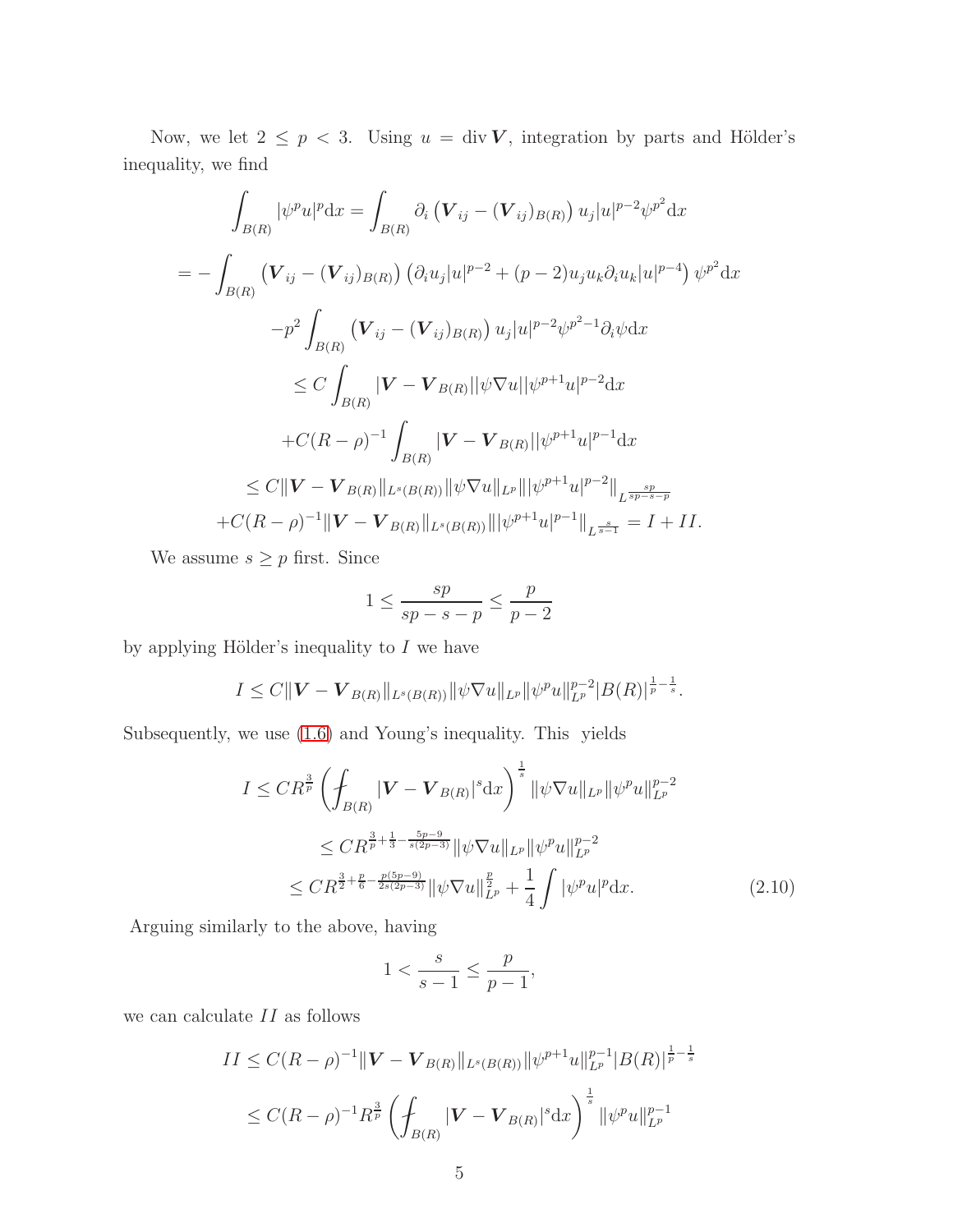<span id="page-5-0"></span>
$$
\leq C(R-\rho)^{-1}R^{\frac{3}{p}+\frac{1}{3}-\frac{5p-9}{s(2p-3)}}\|\psi^pu\|_{L^p}^{p-1}
$$
  

$$
\leq C(R-\rho)^{-p}R^{3+\frac{p}{3}-\frac{p(5p-9)}{s(2p-3)}}+\frac{1}{4}\int |\psi^pu|^p\mathrm{d}x.
$$
 (2.11)

[\(2.10\)](#page-4-0) and [\(2.11\)](#page-5-0) show [\(2.7\)](#page-2-2).

Now we assume  $s < p$ . Since it holds

$$
\frac{p}{p-2} < \frac{sp}{sp-s-p} \le \frac{3p}{3-p} < \frac{3p}{(3-p)(p-2)},
$$

the standard interpolation inequality implies that

$$
\begin{split} \||\psi^{p+1}u|^{p-2}\|_{L^{\frac{sp}{sp-s-p}}} &\leq \||\psi^{p+1}u|^{p-2}\|_{L^{\frac{3p-3s}{(3-p)(p-2)}}}^{\frac{3p-3s}{sp(p-2)}}\||\psi^{p+1}u|^{p-2}\|_{L^{\frac{sp(p-2)-3p+3s}{p(p-2)}}}^{\frac{sp(p-2)-3p+3s}{sp(p-2)}}\\ &= \|\psi^{p+1}u\|_{L^{\frac{3p}{3-p}}}\| \psi^{p+1}u\|_{L^p}^{\frac{sp(p-2)-3p+3s}{sp}}. \end{split}
$$

Thus, by using Sobolev inequality here, we arrive at

$$
\| |\psi^{p+1} u|^{p-2} \|_{L^{\frac{sp}{sp-s-p}}} \leq C \left( \| \psi^{p+1} \nabla u \|_{L^p} + (R - \rho)^{-1} \| \psi^p u \|_{L^p} \right)^{\frac{3p-3s}{sp}} \| \psi^{p+1} u \|_{L^p}^{\frac{sp(p-2)-3p+3s}{sp}} \leq C \| \psi \nabla u \|_{L^p}^{\frac{3p-3s}{sp}} \| \psi^p u \|_{L^p}^{\frac{sp(p-2)-3p+3s}{sp}} + C(R - \rho)^{-\frac{3p-3s}{sp}} \| \psi^p u \|_{L^p}^{p-2}.
$$

Inserting the inequality we just obtained into  $I$  and applying  $(1.6)$  along with Young's inequality, we find

$$
I \leq CR^{\frac{3}{s}} \left( \int_{B(R)} |\mathbf{V} - \mathbf{V}_{B(R)}|^{s} dx \right)^{\frac{1}{s}} \|\psi \nabla u\|_{L^{p}}^{\frac{sp+3p-3s}{sp}} \|\psi^{p} u\|_{L^{p}}^{\frac{sp(p-2)-3p+3s}{sp}} + C(R - \rho)^{-\frac{3p-3s}{sp}} R^{\frac{3}{s}} \left( \int_{B(R)} |\mathbf{V} - \mathbf{V}_{B(R)}|^{s} dx \right)^{\frac{1}{s}} \|\psi \nabla u\|_{L^{p}} \|\psi^{p} u\|_{L^{p}}^{p-2} \n\leq CR^{\frac{3}{s} + \frac{1}{3} - \frac{5p-9}{s(2p-3)}} \|\psi \nabla u\|_{L^{p}}^{\frac{sp+3p-3s}{sp}} \|\psi^{p} u\|_{L^{p}}^{\frac{sp(p-2)-3p+3s}{sp}} + C(R - \rho)^{-\frac{3p-3s}{sp}} R^{\frac{3}{s} + \frac{1}{3} - \frac{5p-9}{s(2p-3)}} \|\psi \nabla u\|_{L^{p}} \|\psi^{p} u\|_{L^{p}}^{p-2} \n\leq CR^{\frac{p^{2}}{3(2p-3)}} \|\psi \nabla u\|_{L^{p}}^{\frac{p(sp+3p-3s)}{2sp+3p-3s}} + C(R - \rho)^{-\frac{3p}{2s} + \frac{3}{2}} R^{\frac{3p}{2s} - \frac{3}{2} + (\frac{3}{2} + \frac{p}{6} - \frac{p(5p-9)}{2s(2p-3)})} \|\psi \nabla u\|_{L^{p}}^{\frac{p}{2}} + \frac{1}{4} \int |\psi^{p} u|^{p} dx.
$$
\n(2.12)

We note that  $s < p$  implies

<span id="page-5-1"></span>
$$
\frac{p}{p-1} < \frac{s}{s-1} < \frac{3p}{2(3-p)} < \frac{3p}{(3-p)(p-1)}.
$$

Thus, using Interpolation inequality and Sobolev inequality, we infer

$$
\||\psi^{p+1}u|^{p-1}\|_{L^{\frac{s}{s-1}}}\leq \||\psi^{p+1}u|^{p-1}\|_{L^{\frac{3p-3s}{(3-p)(p-1)}}}^{\frac{3p-3s}{sp(p-1)}}\||\psi^{p+1}u|^{p-1}\|_{L^{\frac{p}{p-1}}}^{\frac{sp(p-1)-3p+3s}{sp(p-1)}}
$$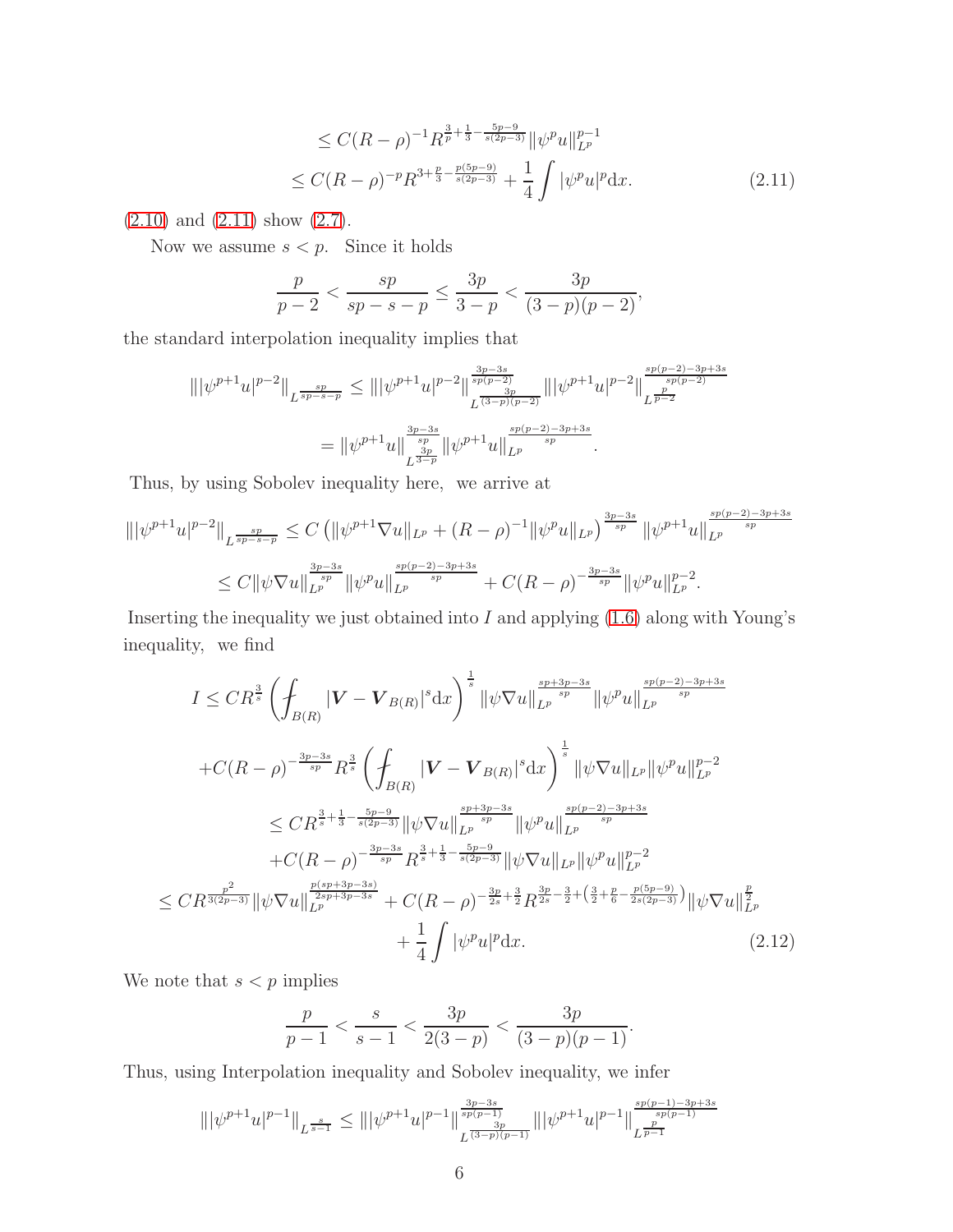$$
= \|\psi^{p+1}u\|_{L^{\frac{3p}{p}}}^{\frac{3p-3s}{sp}} \|\psi^{p+1}u\|_{L^p}^{\frac{sp(p-1)-3p+3s}{sp}} \n\leq C \left( \|\psi^{p+1}\nabla u\|_{L^p} + (R-\rho)^{-1} \|\psi^p u\|_{L^p} \right)^{\frac{3p-3s}{sp}} \|\psi^{p+1}u\|_{L^p}^{\frac{sp(p-1)-3p+3s}{sp}} \n\leq C \|\psi \nabla u\|_{L^p}^{\frac{3p-3s}{sp}} \|\psi^p u\|_{L^p}^{\frac{sp(p-1)-3p+3s}{sp}} + C(R-\rho)^{-\frac{3p-3s}{sp}} \|\psi^p u\|_{L^p}^{p-1}.
$$

Inserting this inequality into  $II$  and using  $(1.6)$  and Young's inequality, it follows

$$
II \leq C(R-\rho)^{-1} R^{\frac{3}{s}} \left( \int_{B(R)} |\mathbf{V} - \mathbf{V}_{B(R)}|^{s} dx \right)^{\frac{1}{s}} ||\psi \nabla u||_{L^{p}}^{\frac{3p-3s}{sp}} ||\psi^{p} u||_{L^{p}}^{\frac{sp(p-1)-3p+3s}{sp}} + C(R-\rho)^{-1-\frac{3p-3s}{sp}} R^{\frac{3}{s}} \left( \int_{B(R)} |\mathbf{V} - \mathbf{V}_{B(R)}|^{s} dx \right)^{\frac{1}{s}} ||\psi^{p} u||_{L^{p}}^{p-1} \n\leq C(R-\rho)^{-1} R^{\frac{3}{s}+\frac{1}{3}-\frac{5p-9}{s(2p-3)}} ||\psi \nabla u||_{L^{p}}^{\frac{3p-3s}{sp}} ||\psi^{p} u||_{L^{p}}^{\frac{sp(p-1)-3p+3s}{sp}} + C(R-\rho)^{-1-\frac{3p-3s}{sp}} R^{\frac{3}{s}+\frac{1}{3}-\frac{5p-9}{s(2p-3)}} ||\psi^{p} u||_{L^{p}}^{p-1} \n\leq C(R-\rho)^{-\frac{sp^{2}}{sp+3p-3s}} R^{\frac{p^{2}(2sp+3p-3s)}{3(2p-3)(sp+3p-3s)}} ||\psi \nabla u||_{L^{p}}^{\frac{p(3p-3s)}{sp+3p-3s}} + C(R-\rho)^{-p-\frac{3p}{s}+3} R^{\frac{3p}{s}+\frac{p}{3}-\frac{p(5p-9)}{s(2p-3)}} + \frac{1}{4} \int |\psi^{p} u|^{p} dx.
$$
\n(2.13)

<span id="page-6-0"></span>By  $(2.12)$  and  $(2.13)$  we complete the proof.

<span id="page-6-2"></span>**Lemma 2.2.** Let  $\frac{9}{5} < p < 3$ . Let  $u \in W^{1,p}_{loc}(\mathbb{R}^3)$  and  $1 \leq R < +\infty$ . For  $0 < \rho < R$ , *we let*  $\psi \in C_c^{\infty}(B(R))$  *satisfy*  $0 \le \psi \le 1$  *and*  $|\nabla \psi| \le C(R - \rho)^{-1}$ *. If we assume there exists*  $V$  ∈  $W^{2,p}_{loc}(\mathbb{R}^3)$  *such that* div  $V = u$  *and* [\(1.6\)](#page-2-1) *for some*  $\frac{3p}{2(2p-3)}$  ≤ *s* ≤  $\frac{3p}{2p-3}$  $\frac{3p}{2p-3}$ *, then for*  $s \geq 3$ 

<span id="page-6-1"></span>
$$
\int_{B(R)} |\psi^3 u|^3 dx \leq C R ||\psi \nabla u||_{L^p}^{\frac{9p}{2sp+3p-3s}} + C R \left( (R-\rho)^{-1} ||\psi^p u||_{L^p} \right)^{\frac{9p}{2sp+3p-3s}} \n+ C(R-\rho)^{-3} R^{4-\frac{3(5p-9)}{s(2p-3)}},
$$
\n(2.14)

 $\Box$ 

*and for*  $s < 3$ 

<span id="page-6-3"></span>
$$
\int_{B(R)} |\psi^3 u|^3 dx \leq C R ||\psi \nabla u||_{L^p}^{\frac{9p}{2sp+3p-3s}} + C R \left( (R - \rho)^{-1} ||\psi^p u||_{L^p} \right)^{\frac{9p}{2sp+3p-3s}} \n+ C (R - \rho)^{-\frac{3s(2p-3)}{sp+3p-3s}} R^{\frac{2sp+3p-3s}{sp+3p-3s}} ||\psi \nabla u||_{L^p}^{\frac{3p(3-s)}{sp+3p-3s}} \n+ C (R - \rho)^{-\frac{3s(2p-3)}{sp+3p-3s}} R^{\frac{2sp+3p-3s}{sp+3p-3s}} \left( (R - \rho)^{-1} ||\psi^p u||_{L^p} \right)^{\frac{3p(3-s)}{sp+3p-3s}}.
$$
\n(2.15)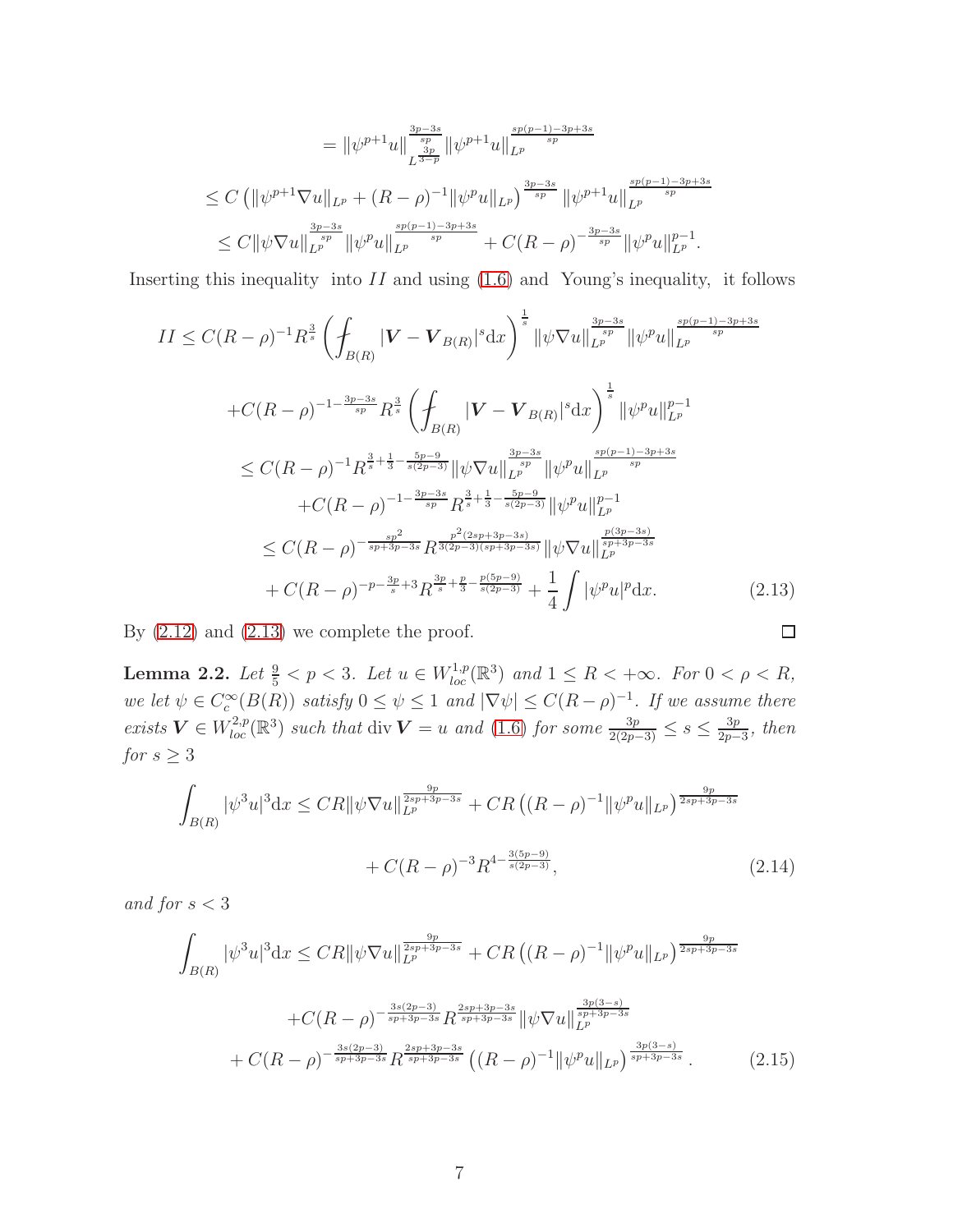*Proof.* Arguing similarly to the proof of Lemma [2.1,](#page-2-3) we get

$$
\int_{B(R)} |\psi^3 u|^3 dx \le C ||\mathbf{V} - \mathbf{V}_{B(R)}||_{L^s(B(R))} ||\psi \nabla u||_{L^p} ||\psi^4 u||_{L^{\frac{sp}{sp-s-p}}} + C(R-\rho)^{-1} ||\mathbf{V} - \mathbf{V}_{B(R)}||_{L^s(B(R))} |||\psi^4 u|^2||_{L^{\frac{s}{s-1}}} = I + II.
$$

Firstly, we estimate I. Since

$$
3\leq \frac{sp}{sp-s-p}\leq \frac{3p}{3-p},
$$

Gagliardo–Nirenberg interpolation inequality and Hölder's inequality imply that

$$
\|\psi^4 u\|_{L^{\frac{sp}{sp-s-p}}} \leq C \left( \|\psi^4 \nabla u\|_{L^p} + (R-\rho)^{-1} \|\psi^3 u\|_{L^p} \right)^{\frac{3p+3s-2sp}{s(2p-3)}} \|\psi^4 u\|_{L^3}^{\frac{4sp-3p-6s}{s(2p-3)}} \leq C \|\psi \nabla u\|_{L^p}^{\frac{3p+3s-2sp}{s(2p-3)}} \|\psi^3 u\|_{L^3}^{\frac{4sp-3p-6s}{s(2p-3)}} + C \left( (R-\rho)^{-1} \|\psi^p u\|_{L^p} \right)^{\frac{3p+3s-2sp}{s(2p-3)}} \|\psi^3 u\|_{L^3}^{\frac{4sp-3p-6s}{s(2p-3)}}.
$$

We insert it into  $I$  and use  $(1.6)$ , and then we apply Young's inequality twice. This yields  $\overline{2}$  $4sp-3p-6s$ 

$$
I \leq CR^{\frac{3}{s} + \frac{1}{3} - \frac{5p-9}{s(2p-3)}} \|\psi \nabla u\|_{L^{p}}^{\frac{3p}{s(2p-3)}} \|\psi^{3} u\|_{L^{3}}^{\frac{4sp-3p-6s}{s(2p-3)}}
$$
  
+
$$
CR^{\frac{3}{s} + \frac{1}{3} - \frac{5p-9}{s(2p-3)}} \|\psi \nabla u\|_{L^{p}} \left( (R - \rho)^{-1} \|\psi^{p} u\|_{L^{p}} \right)^{\frac{3p+3s-2sp}{s(2p-3)}} \|\psi^{3} u\|_{L^{3}}^{\frac{4sp-3p-6s}{s(2p-3)}}
$$
  

$$
\leq CR \|\psi \nabla u\|_{L^{p}}^{\frac{9p}{2sp+3p-3s}} + CR \|\psi \nabla u\|_{L^{p}}^{\frac{3s(2p-3)}{2sp+3p-3s}} \left( (R - \rho)^{-1} \|\psi^{p} u\|_{L^{p}} \right)^{\frac{9p+9s-6sp}{2sp+3p-3s}}
$$
  
+
$$
\frac{1}{4} \int |\psi^{3} u|^{3} dx
$$
  

$$
\leq CR \|\psi \nabla u\|_{L^{p}}^{\frac{9p}{2sp+3p-3s}} + CR \left( (R - \rho)^{-1} \|\psi^{p} u\|_{L^{p}} \right)^{\frac{9p}{2sp+3p-3s}} + \frac{1}{4} \int |\psi^{3} u|^{3} dx. \quad (2.16)
$$

<span id="page-7-0"></span>Secondly, we estimate II. First, let  $s \geq 3$ . If we apply Hölder's inequality to II and use [\(1.6\)](#page-2-1) along with Young's inequality, it follows

$$
II \le C(R - \rho)^{-1} R \left( \int_{B(R)} |\mathbf{V} - \mathbf{V}_{B(R)}|^{s} dx \right)^{\frac{1}{s}} ||\psi^{3} u||_{L^{3}}^{2}
$$
  
 
$$
\le C(R - \rho)^{-3} R^{4 - \frac{3(5p - 9)}{s(2p - 3)}} + \frac{1}{4} \int |\psi^{3} u|^{3} dx.
$$
 (2.17)

 $(2.16)$  and  $(2.17)$  shows  $(2.14)$ . Now we let  $s < 3$ . Since

<span id="page-7-1"></span>
$$
\frac{3}{2} < \frac{s}{s-1} \le \frac{3p}{6-p} < \frac{3p}{2(3-p)},
$$

the interpolation inequality and Sobolev inequality imply that

$$
\||\psi^4 u|^2\|_{L^{\frac{s}{s-1}}} \leq \||\psi^4 u|^2\|_{L^{\frac{2s(2p-3)}{2s(2p-3)}}}^{\frac{p(3-s)}{2s(2p-3)}} \||\psi^4 u|^2\|_{L^{\frac{3}{2}}}^{\frac{5sp-3p-6s}{2s(2p-3)}}
$$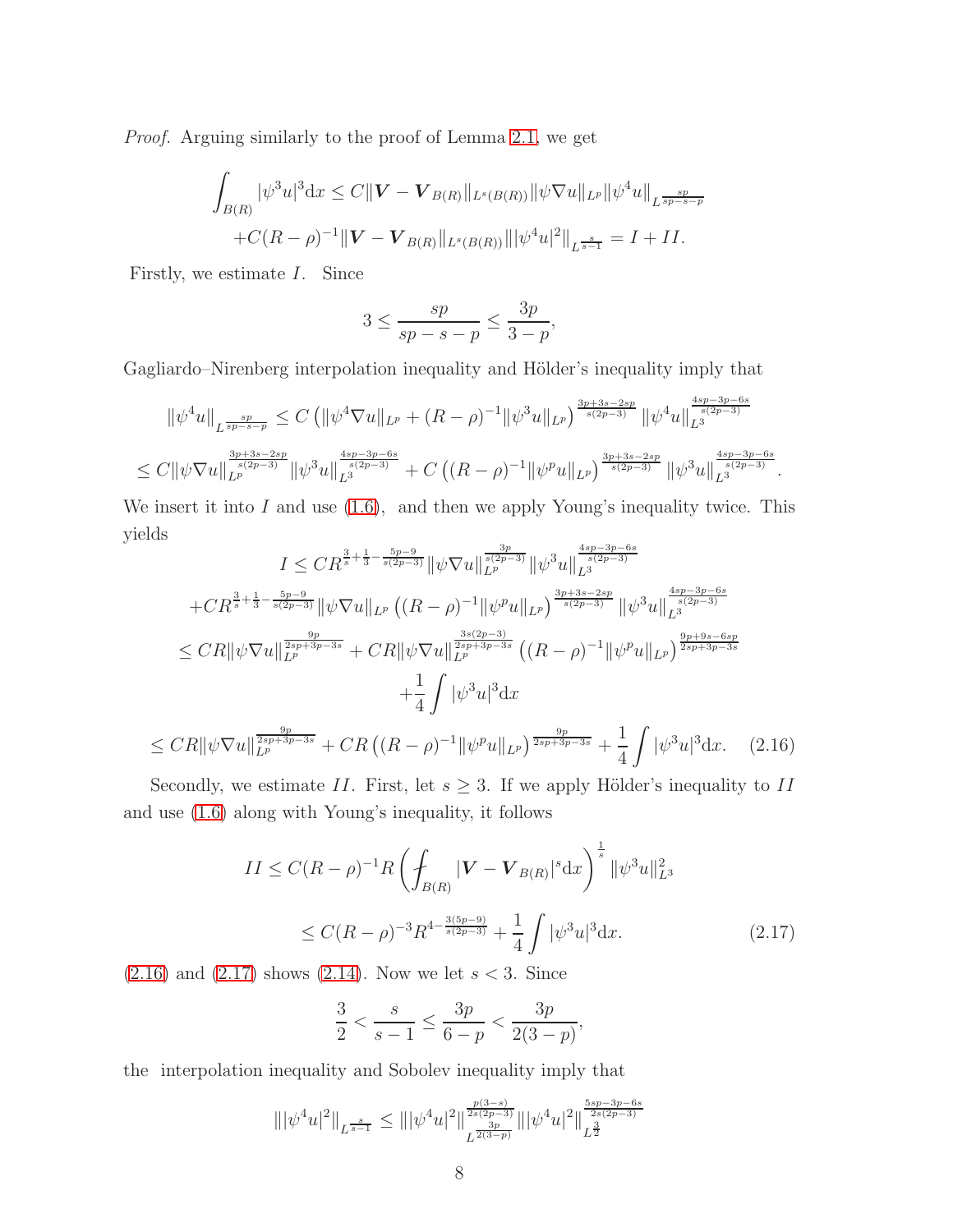$$
\leq \|\psi^4 u\|_{L^{\frac{3p}{s(2p-3)}}}^{\frac{p(3-s)}{s(2p-3)}} \|\psi^4 u\|_{L^3}^{\frac{5sp-3p-6s}{s(2p-3)}} \n\leq C \left( \|\psi^4 \nabla u\|_{L^p} + (R-\rho)^{-1} \|\psi^3 u\|_{L^p} \right)^{\frac{p(3-s)}{s(2p-3)}} \|\psi^4 u\|_{L^3}^{\frac{5sp-3p-6s}{s(2p-3)}} \n\leq C \|\psi \nabla u\|_{L^p}^{\frac{p(3-s)}{s(2p-3)}} \|\psi^3 u\|_{L^3}^{\frac{5sp-3p-6s}{s(2p-3)}} + C \left( (R-\rho)^{-1} \|\psi^p u\|_{L^p} \right)^{\frac{p(3-s)}{s(2p-3)}} \|\psi^3 u\|_{L^3}^{\frac{5sp-3p-6s}{s(2p-3)}}.
$$

Similarly as above, we obtain

$$
II \leq C(R-\rho)^{-1} R^{\frac{3}{s}+\frac{1}{3}-\frac{5p-9}{s(2p-3)}} \|\psi \nabla u\|_{L^{p}}^{\frac{p(3-s)}{s(2p-3)}} \|\psi^{3} u\|_{L^{3}}^{\frac{5sp-3p-6s}{s(2p-3)}}
$$
  
+
$$
C(R-\rho)^{-1} R^{\frac{3}{s}+\frac{1}{3}-\frac{5p-9}{s(2p-3)}} \left( (R-\rho)^{-1} \|\psi^{p} u\|_{L^{p}} \right)^{\frac{p(3-s)}{s(2p-3)}} \|\psi^{3} u\|_{L^{3}}^{\frac{5sp-3p-6s}{s(2p-3)}}
$$
  

$$
\leq C(R-\rho)^{-\frac{3s(2p-3)}{sp+3p-3s}} R^{\frac{2sp+3p-3s}{sp+3p-3s}} \|\psi \nabla u\|_{L^{p}}^{\frac{3p(3-s)}{sp+3p-3s}}
$$
  
+
$$
C(R-\rho)^{-\frac{3s(2p-3)}{sp+3p-3s}} R^{\frac{2sp+3p-3s}{sp+3p-3s}} \left( (R-\rho)^{-1} \|\psi^{p} u\|_{L^{p}} \right)^{\frac{3p(3-s)}{sp+3p-3s}} + \frac{1}{4} \int |\psi^{3} u|^{3} dx. \quad (2.18)
$$
  
(2.16) and (2.18) we complete the proof.

<span id="page-8-0"></span>By [\(2.16\)](#page-7-0) and [\(2.18\)](#page-8-0) we complete the proof.

## 3 Proof of Theorem [1.4](#page-2-0)

We assume all conditions for Theorem [1.4](#page-2-0) are fulfilled. Note that in the case of  $\frac{3p}{2p-3} < s < +\infty$ , we have by Jensen's inequality and [\(1.6\)](#page-2-1)

$$
\left(\frac{1}{|B(r)|}\int_{B(r)}|\mathbf{V}-\mathbf{V}_{B(r)}|^{\frac{3p}{2p-3}}\mathrm{d}x\right)^{\frac{2p-3}{3p}} \leq \left(\frac{1}{|B(r)|}\int_{B(r)}|\mathbf{V}-\mathbf{V}_{B(r)}|^s\mathrm{d}x\right)^{\frac{1}{s}} \leq Cr^{\frac{3}{p}-\frac{4}{3}}.
$$

This shows that we can reduce [\(1.6\)](#page-2-1) to that case of  $s = \frac{3p}{2p-1}$  $\frac{3p}{2p-3}$ . Hence, in general we may ristrict the range of s to

$$
\frac{3p}{2(2p-3)} \le s \le \frac{3p}{2p-3}, \qquad s > \frac{9-3p}{2p-3}.
$$

Let  $1 < r < +\infty$  be arbitrarily chosen. We set  $r \leq \rho < R \leq 4r$  and  $\overline{R} = \frac{R+\rho}{2}$  $rac{+\rho}{2}$ . The first claim is that

<span id="page-8-1"></span>
$$
\int_{\mathbb{R}^3} |\nabla u|^p \, \mathrm{d}x < +\infty. \tag{3.19}
$$

Let  $\zeta \in C_c^{\infty}(B(\overline{R}))$  be a radially non-increasing function such that  $0 \le \zeta \le 1$ ,  $\zeta = 1$ on  $B(\rho)$  and  $|\nabla \zeta| \leq C(R - \rho)^{-1}$  for some  $C > 0$ . If we insert  $\phi = \zeta^p$  into [\(1.5\)](#page-2-4), then we have

$$
\int_{B(\overline{R})} |D(u)|^p \zeta^p dx = -\int_{B(\overline{R})} |D(u)|^{p-2} D(u) : u \otimes \nabla \zeta^p dx \n+ \frac{1}{2} \int_{B(\overline{R})} |u|^2 u \cdot \nabla \zeta^p dx + \int_{B(\overline{R})} (\pi - \pi_{B(\overline{R})}) u \cdot \nabla \zeta^p dx.
$$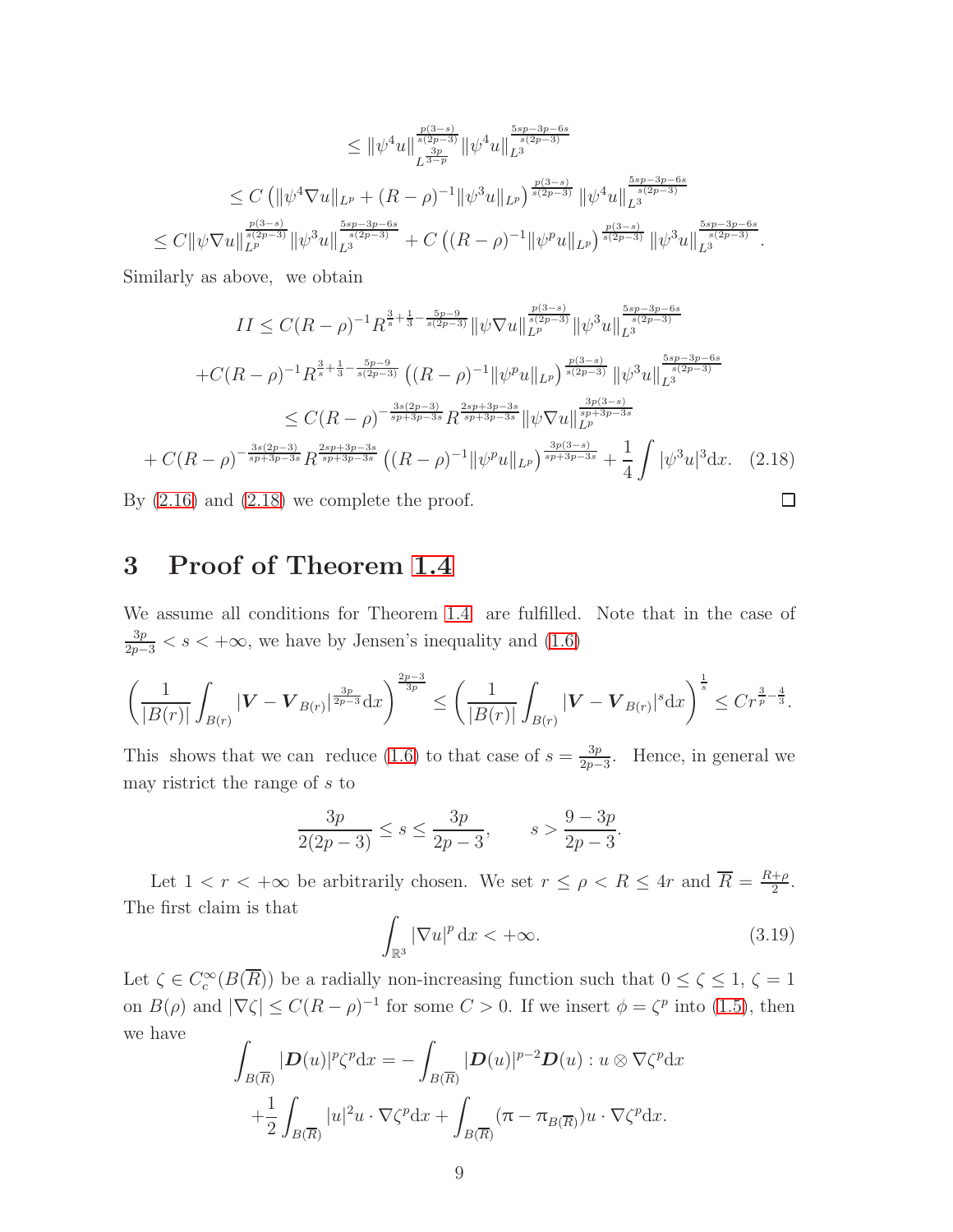Hölder's inequality and Young's inequality imply that

$$
\int_{B(\overline{R})} |\mathbf{D}(u)|^p \zeta^p dx \le C \int_{B(\overline{R})} |u|^p |\nabla \zeta|^p dx
$$
  
+
$$
+ C \int_{B(\overline{R})} |u|^3 |\nabla \zeta| |\zeta|^{p-1} dx + C \int_{B(\overline{R})} |\pi - \pi_{B(\overline{R})}|^{\frac{3}{2}} |\nabla \zeta| |\zeta|^{p-1} dx.
$$

Employing Calderón-Zygmund's inequality, we obtain

<span id="page-9-0"></span>
$$
\int |\nabla(u\zeta)|^p dx \le C \int |\mathbf{D}(u)|^p \zeta^p dx + C \int |u|^p |\nabla \zeta|^p dx.
$$
 (3.20)

Using  $(3.20)$  along with  $(1.3)$ , it follows

$$
\int_{B(\rho)} |\nabla u|^p dx \le C(R-\rho)^{-p} \int_{B(\overline{R})} |u|^p dx + C(R-\rho)^{-1} \int_{B(\overline{R})} |u|^3 dx
$$
  
+C(R-\rho)^{-1} R^{\frac{3}{2}(\frac{3}{p}-1)} \left( \int\_{B(R)} |\nabla u|^p dx \right)^{\frac{3}{2}(1-\frac{1}{p})}.

We consider  $\psi \in C_c^{\infty}(B(R))$  a radially non-increasing function satisfying  $0 \le \psi \le 1$ ,  $\psi = 1$  on  $B(\overline{R})$  and  $|\nabla \psi| \le C(R - \rho)^{-1}$  for some  $C > 0$ . By the properties of  $\psi$  we have that

$$
\int_{B(\rho)} |\nabla u|^p dx \le C(R-\rho)^{-p} \int_{B(R)} |\psi^p u|^p dx + C(R-\rho)^{-1} \int_{B(R)} |\psi^3 u|^3 dx
$$
  
+  $C(R-\rho)^{-1} R^{\frac{3}{2}(\frac{3}{p}-1)} \left( \int_{B(R)} |\nabla u|^p dx \right)^{\frac{3}{2}(1-\frac{1}{p})} = I + II + III.$  (3.21)

<span id="page-9-1"></span>Let  $\epsilon > 0$  be an arbitrary real number. Before calculating II first, we note that  $\psi$ satisfies the assumptions for Lemma [2.1](#page-2-3) and Lemma [2.2.](#page-6-2) Observing that for  $s > \frac{9-3p}{2p-3}$ 

$$
\frac{9p}{2sp + 3p - 3s} < p,
$$

we may apply Young's inequality to  $(2.14)$  for  $s \geq 3$ . This yields

$$
II \leq C(\epsilon)(R-\rho)^{-\frac{2sp+3p-3s}{2sp-3s+3p-9}}R^{\frac{2sp+3p-3s}{2sp-3s+3p-9}} + I
$$
  
+
$$
+C(R-\rho)^{-4}R^{4-\frac{3(5p-9)}{s(2p-3)}} + \epsilon \int_{B(R)} |\psi \nabla u|^p \,dx.
$$

We continue estimating *I*. Since

$$
4 - \frac{3(5p - 9)}{s(2p - 3)} < 4,
$$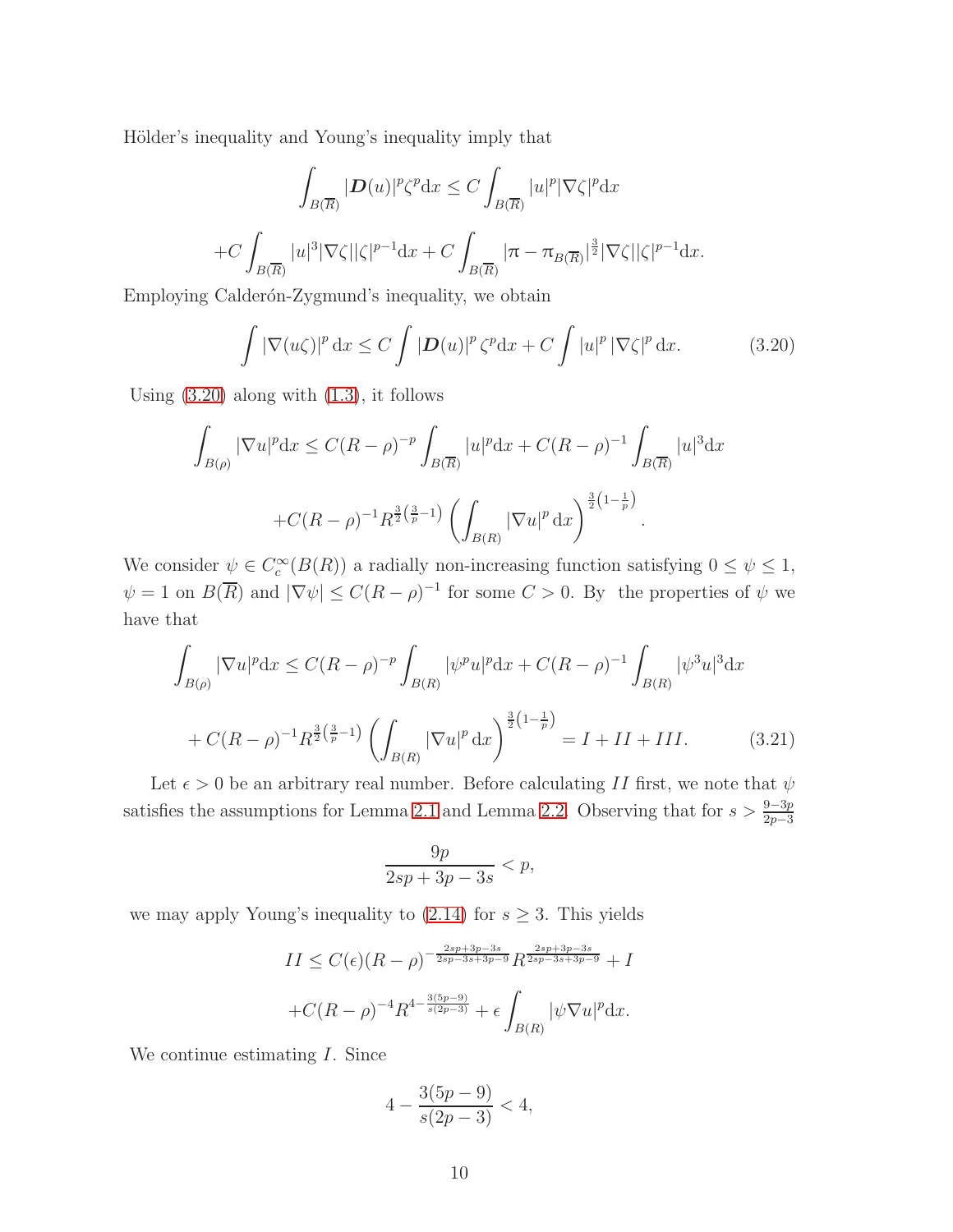we get for  $R>1$ 

$$
II \leq C(\epsilon)(R-\rho)^{-\frac{2sp+3p-3s}{2sp-3s+3p-9}} R^{\frac{2sp+3p-3s}{2sp-3s+3p-9}} + C(R-\rho)^{-4}R^4 + \epsilon \int_{B(R)} |\psi \nabla u|^p dx.
$$

In the case of  $s < 3$ , we see that for  $s > \frac{9-3p}{2p-3}$  it holds

$$
\frac{3p(3-s)}{sp-3s+3p} < \frac{3p(3-s)}{s(2p-3)-3s+3p} < p.
$$

Thus [\(2.15\)](#page-6-3) and Young's inequality give

$$
II \le C(\epsilon)(R-\rho)^{-\frac{2sp+3p-3s}{2sp-3s+3p-9}} R^{\frac{2sp+3p-3s}{2sp-3s+3p-9}} + I
$$
  
+ $C(\epsilon)(R-\rho)^{-\frac{7sp+3p-12s}{sp+3p-9}} R^{\frac{2sp+3p-3s}{sp+3p-9}} + \epsilon \int_{B(R)} |\psi \nabla u|^p dx.$ 

Since

$$
\frac{2sp + 3p - 3s}{sp + 3p - 9} < \frac{7sp + 3p - 12s}{sp + 3p - 9},
$$

 $R>1$  shows that

$$
II \le C(\epsilon)(R-\rho)^{-\frac{2sp+3p-3s}{2sp-3s+3p-9}} R^{\frac{2sp+3p-3s}{2sp-3s+3p-9}} + C(\epsilon)(R-\rho)^{-\frac{7sp+3p-12s}{sp+3p-9}} R^{\frac{7sp+3p-12s}{sp+3p-9}}
$$

$$
+ \epsilon \int_{B(R)} |\psi \nabla u|^p dx.
$$

Hence, in both cases we obtain the following estimate

$$
II \leq C(\epsilon)(R-\rho)^{-\frac{7sp+3p-12s}{sp+3p-9}} R^{\frac{7sp+3p-12s}{sp+3p-9}} + C(\epsilon)(R-\rho)^{-\frac{2sp+3p-3s}{2sp-3s+3p-9}} R^{\frac{2sp+3p-3s}{2sp-3s+3p-9}} + \epsilon \int_{B(R)} |\psi \nabla u|^p dx.
$$
\n(3.22)

Now we estimate I. If  $s \geq p$ , using [\(2.7\)](#page-2-2) and Young's inequality, we see that

<span id="page-10-0"></span>
$$
I \le C(\epsilon)(R-\rho)^{-2p} R^{3+\frac{p}{3}-\frac{p(5p-9)}{s(2p-3)}} + \epsilon \int_{B(R)} |\psi \nabla u|^p \mathrm{d}x.
$$

Since

$$
3 + \frac{p}{3} - \frac{p(5p - 9)}{s(2p - 3)} \le 6 - \frac{4p}{3}
$$

for  $s \leq \frac{3p}{2p-1}$  $\frac{3p}{2p-3}$ ,  $R>1$  implies

<span id="page-10-1"></span>
$$
I \le C(\epsilon)(R-\rho)^{-2p}R^{6-\frac{4p}{3}} + \epsilon \int_{B(R)} |\psi \nabla u|^p dx
$$
\n
$$
\le C(\epsilon)(R-\rho)^{-2p}R^{2p} + \epsilon \int_{B(R)} |\psi \nabla u|^p dx.
$$
\n(3.23)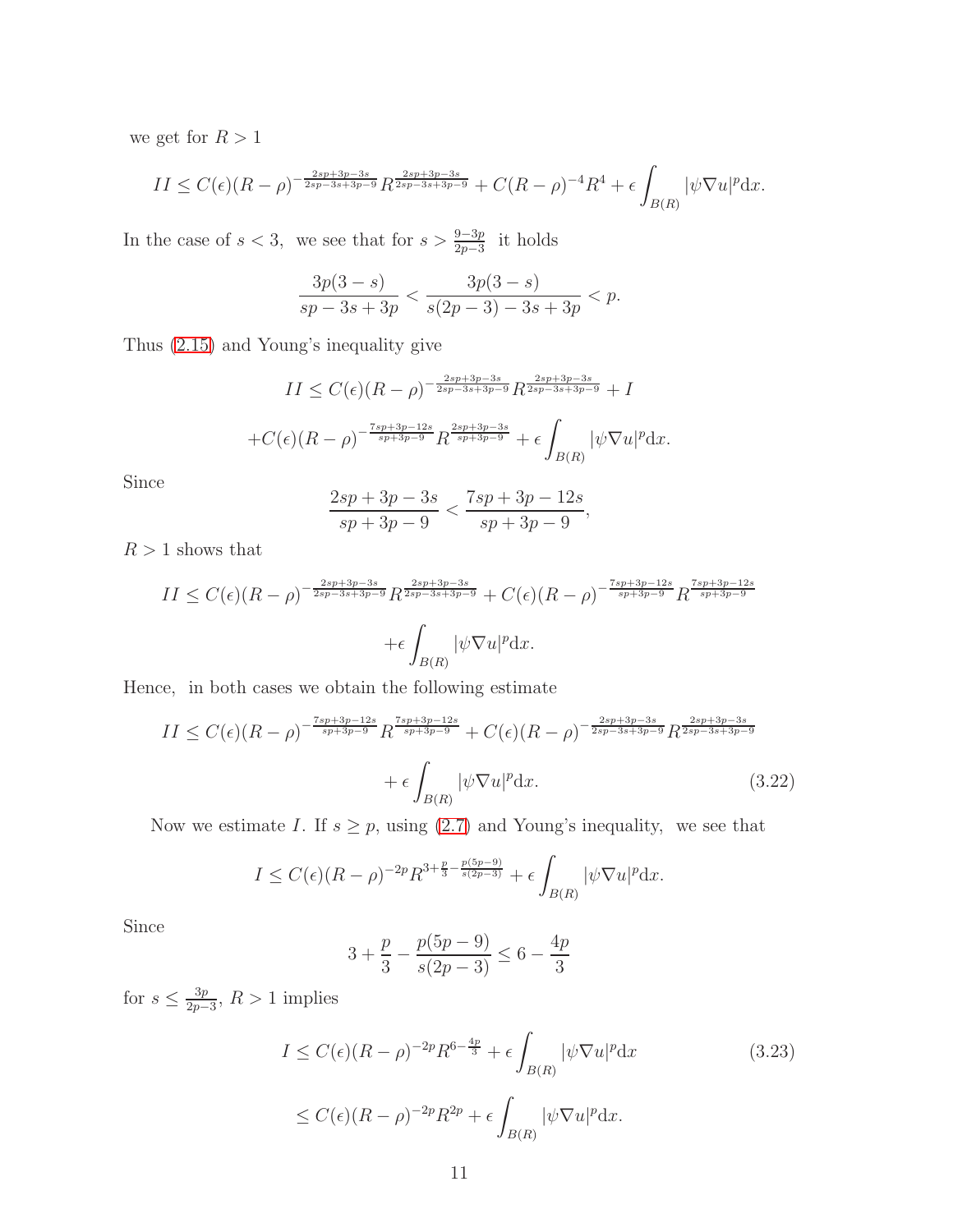Notice that for  $s < p$ ,

$$
0 < \frac{p(sp-3s+3p)}{2sp-3s+3p} < p
$$

and

$$
0 < \frac{p(3p - 3s)}{sp - 3s + 3p} < p.
$$

By applying Young's inequality to [\(2.8\)](#page-2-5) we get

<span id="page-11-2"></span>
$$
I \le C(\epsilon)(R-\rho)^{-2p+3-\frac{3p}{s}} R^{\frac{p}{3}+\frac{p^2}{s(2p-3)}} + \epsilon \int_{B(R)} |\psi \nabla u|^p \mathrm{d}x. \tag{3.24}
$$

Since

<span id="page-11-3"></span>
$$
\frac{p}{3} + \frac{p^2}{s(2p-3)} < 2p - 3 + \frac{3p}{s} \le 6p - 9 \tag{3.25}
$$

for  $s \geq \frac{3p}{2(2p-3)}$ ,  $R > 1$  and  $R(R - \rho)^{-1} > 1$  imply that

$$
I \le C(\epsilon)(R-\rho)^{-(6p-9)}R^{6p-9} + \epsilon \int_{B(R)} |\psi \nabla u|^p \mathrm{d}x.
$$

Therefore, in each case we obtain

<span id="page-11-0"></span>
$$
I \le C(\epsilon)(R-\rho)^{-2p}R^{2p} + C(\epsilon)(R-\rho)^{-(6p-9)}R^{6p-9} + \epsilon \int_{B(R)} |\psi \nabla u|^p \, dx. \tag{3.26}
$$

Applying Young's inequality to  $III$ , we find

$$
III \le C(\epsilon)(R-\rho)^{-\frac{2p}{3-p}}R^3 + \epsilon \int_{B(R)} |\psi \nabla u|^p \mathrm{d}x.
$$

By  $3 < \frac{2p}{3-p}$  $\frac{2p}{3-p}$  and  $R > 1$ , it follows that

<span id="page-11-1"></span>
$$
III \le C(\epsilon)(R - \rho)^{-\frac{2p}{3-p}} R^{\frac{2p}{3-p}} + \epsilon \int_{B(R)} |\psi \nabla u|^p dx.
$$
 (3.27)

We define

$$
\gamma := \max \left\{ \frac{7sp + 3p - 12s}{sp + 3p - 9}, \frac{2sp + 3p - 3s}{2sp - 3s + 3p - 9}, 2p, 6p - 9, \frac{2p}{3 - p} \right\}.
$$

From [\(3.22\)](#page-10-0), [\(3.26\)](#page-11-0), [\(3.27\)](#page-11-1) and  $R(R - \rho)^{-1} > 1$  we deduce that

$$
I + II + III \le C(\epsilon)(R - \rho)^{-\gamma} R^{\gamma} + \epsilon \int_{B(R)} |\nabla u|^p dx.
$$

Inserting this estimate into [\(3.21\)](#page-9-1) and applying the iteration Lemma in [\[19,](#page-16-2) Lemma 3.1] for sufficiently small  $\epsilon > 0$ , we are led to

$$
\int_{B(\rho)} |\nabla u|^p \, \mathrm{d}x \le C(R - \rho)^{-\gamma} R^{\gamma}.
$$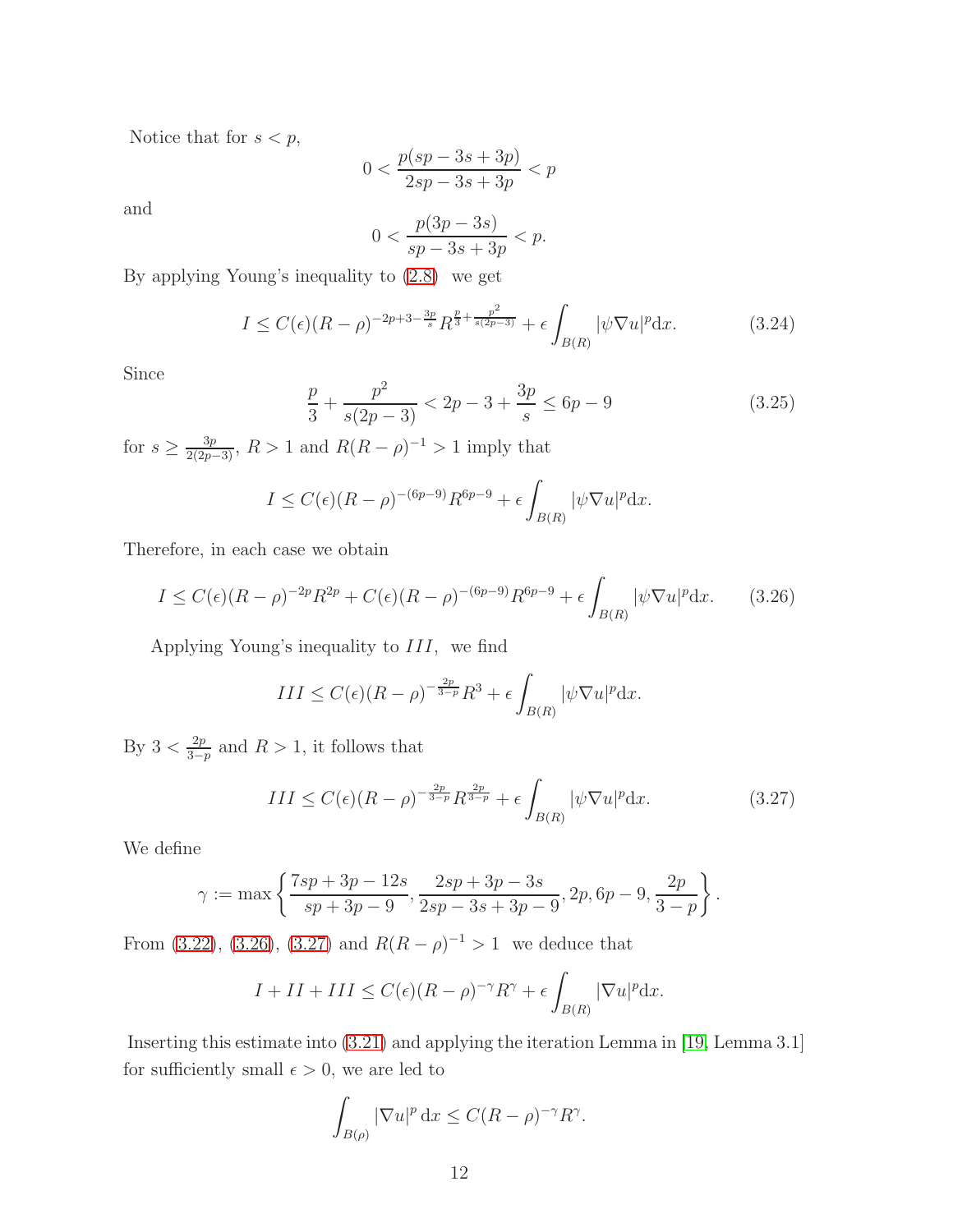By taking  $R = 2r$ ,  $\rho = r$  and passing  $r \to +\infty$ , we obtain [\(3.19\)](#page-8-1).

Secondly we claim that

<span id="page-12-0"></span>
$$
r^{-p} \int_{B(2r)\backslash B(r)} |u|^p \, \mathrm{d}x = o(1) \qquad \text{as} \qquad r \to +\infty. \tag{3.28}
$$

We consider a cut-off function  $\psi \in C_c^{\infty}(B(4r) \setminus B(\frac{r}{2}))$  $(\frac{r}{2})$ ) satisfying  $0 \leq \psi \leq 1$ ,  $\psi = 1$ on  $B(2r) \setminus B(r)$  and  $|\nabla \psi| \leq Cr^{-1}$ . Then  $\psi$  satisfies the assumptions for Lemma [2.1](#page-2-3) when  $R = 4r$  and  $\rho = r$ . Hence, in the case of  $s \geq p$  we use [\(3.23\)](#page-10-1) to obtain

$$
r^{-p} \int_{B(4r)} |\psi^p u|^p dx \le Cr^{6 - \frac{10p}{3}} + C \int_{B(4r)} |\psi \nabla u|^p dx
$$
  

$$
\le Cr^{6 - \frac{10p}{3}} + C \int_{B(4r) \setminus B(\frac{r}{2})} |\nabla u|^p dx.
$$

If  $s < p$ , using  $(3.24)$ , we have that

$$
r^{-p} \int_{B(4r)} |\psi^p u|^p dx \le Cr^{\frac{p}{3} + \frac{p^2}{s(2p-3)} - (2p-3+\frac{3p}{s})} + C \int_{B(4r)\setminus B(\frac{r}{2})} |\nabla u|^p dx.
$$

Thus, observing [\(3.25\)](#page-11-3) and [\(3.19\)](#page-8-1), we obtain

<span id="page-12-1"></span>
$$
r^{-p} \int_{B(4r)} |\psi^p u|^p dx = o(1) \qquad \text{as} \qquad r \to +\infty \tag{3.29}
$$

which implies [\(3.28\)](#page-12-0).

Next, we claim

<span id="page-12-2"></span>
$$
r^{-1} \int_{B(2r)\backslash B(r)} |u|^3 dx = o(1) \qquad \text{as} \qquad r \to +\infty \tag{3.30}
$$

and

<span id="page-12-3"></span>
$$
r^{-1} \int_{B(r)} |u|^3 \, dx = O(1) \qquad \text{as} \qquad r \to +\infty. \tag{3.31}
$$

We set the same function  $\psi \in C_c^{\infty}(B(4r) \setminus B(\frac{r}{2}))$  $\binom{r}{2}$ ) with  $R = 4r$  and  $\rho = r$ . For  $s \geq 3$ we can use  $(2.14)$  to infer

$$
r^{-1} \int_{B(4r)} |\psi^3 u|^3 dx
$$
  
\n
$$
\leq C \bigg( \int_{B(4r)\setminus B(\frac{r}{2})} |\nabla u|^p dx \bigg)^{\frac{9}{2sp+3p-3s}} + C \bigg( r^{-p} \int_{B(4r)} |\psi^p u|^p dx \bigg)^{\frac{9}{2sp+3p-3s}} + C r^{-\frac{3(5p-9)}{s(2p-3)}}.
$$

In case  $s < 3$ ,  $(2.15)$  gives that

$$
r^{-1} \int_{B(4r)} |\psi^3 u|^3 \mathrm{d}x
$$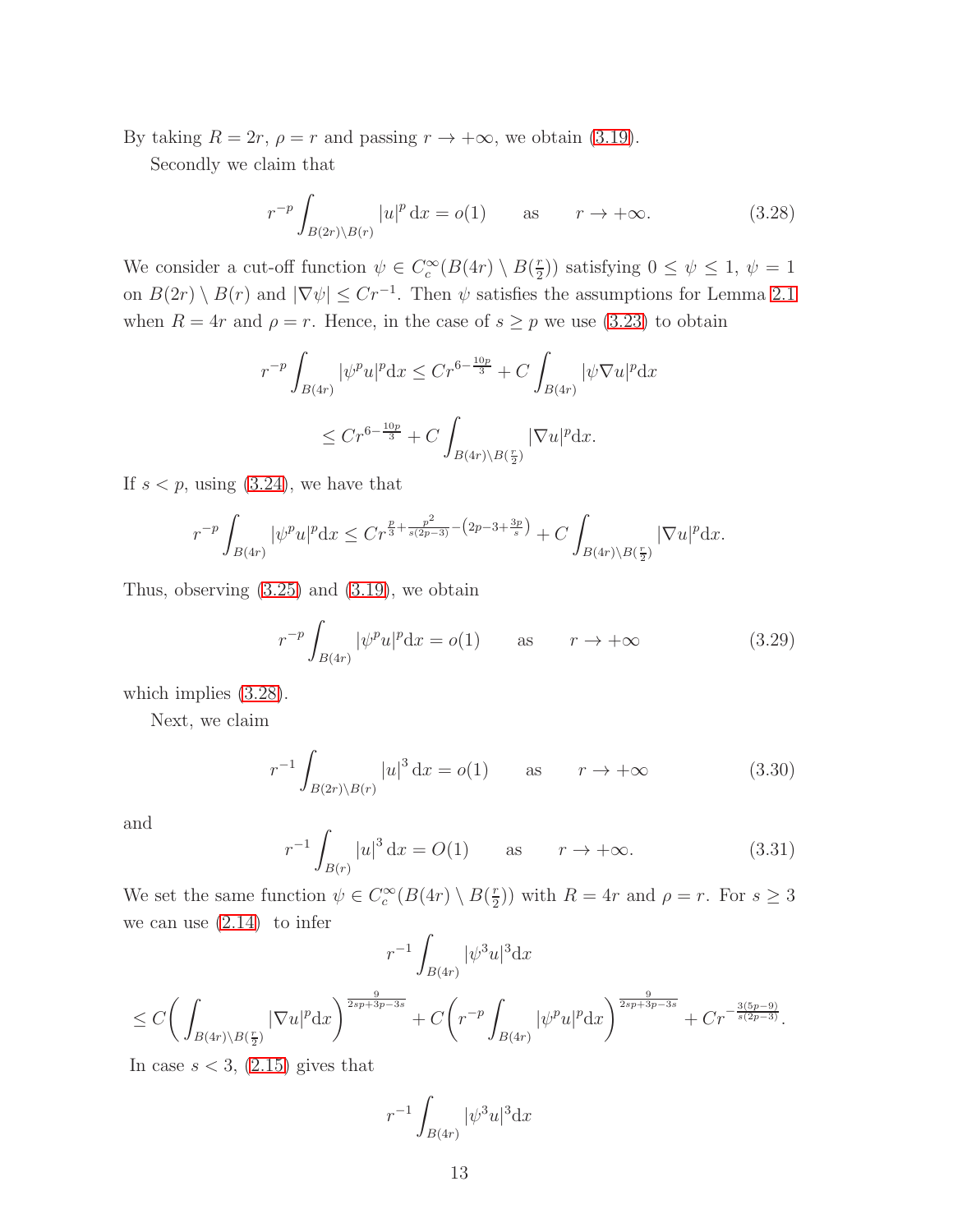$$
\leq C \bigg( \int_{B(4r)\backslash B(\frac{r}{2})} |\nabla u|^p \mathrm{d}x \bigg)^{\frac{9}{2sp+3p-3s}} + C \bigg( r^{-p} \int_{B(4r)} |\psi^p u|^p \mathrm{d}x \bigg)^{\frac{9}{2sp+3p-3s}} \n+ Cr^{\frac{s(9-5p)}{sp+3p-3s}} \bigg( \int_{B(4r)\backslash B(\frac{r}{2})} |\nabla u|^p \mathrm{d}x \bigg)^{\frac{3(3-s)}{sp+3p-3s}} + Cr^{\frac{s(9-5p)}{sp+3p-3s}} \bigg( r^{-p} \int_{B(4r)} |\psi^p u|^p \mathrm{d}x \bigg)^{\frac{3(3-s)}{sp+3p-3s}}.
$$

In each case [\(3.19\)](#page-8-1) and [\(3.29\)](#page-12-1) imply [\(3.30\)](#page-12-2).

To verify [\(3.31\)](#page-12-3) we choose  $r_0 > 1$  arbitrarily and let  $r > r_0$ . Then for  $j \in \mathbb{N}$ satisfying  $r < 2<sup>j</sup>r<sub>0</sub>$ , we have

$$
r^{-1} \int_{B(r)} |u|^3 dx \le r^{-1} \int_{B(2r)\backslash B(r)} |u|^3 dx + \frac{1}{2} \left( \left(\frac{r}{2}\right)^{-1} \int_{B(r)\backslash B(\frac{r}{2})} |u|^3 dx \right) + \dots
$$
  
+ 
$$
\frac{1}{2^j} \left( \left(\frac{r}{2^j}\right)^{-1} \int_{B(\frac{r}{2^{j-1}})\backslash B(\frac{r}{2^j})} |u|^3 dx \right) + r^{-1} \int_{B(r_0)} |u|^3 dx
$$
  

$$
\le 2 \sup_{r_0 \le \tilde{r} < +\infty} \left\{ \tilde{r}^{-1} \int_{B(2\tilde{r})\backslash B(\tilde{r})} |u|^3 dx \right\} + r^{-1} \int_{B(r_0)} |u|^3 dx.
$$

Then for sufficiently large  $r_0 > 1$ , [\(3.31\)](#page-12-3) is obtained by [\(3.30\)](#page-12-2) and  $u \in W^{1,p}(B(r_0)) \hookrightarrow$  $L^3(B(r_0)).$ 

**Proof of Theorem [1.4](#page-2-0)** Let  $\psi \in C_c^{\infty}(B(2r))$  satisfy  $0 \le \psi \le 1$ ,  $\psi = 1$  on  $B(r)$  and  $|\nabla \psi| \leq Cr^{-1}$ . We observe [\(1.5\)](#page-2-4) with  $\psi^2 = \phi$ , and apply Hölder's inequality, Young's inequality and Calderón-Zygmund's inequality to get

$$
\int_{B(r)} |\nabla u|^p dx \le C \int_{B(2r)} |u|^p |\nabla \phi|^p dx + C \int_{B(2r)} |u|^3 |\nabla \phi| dx
$$
  
+
$$
C \int_{B(2r)} |\pi - \pi_{B(2r)}||u|| \nabla \phi| dx
$$
  

$$
\le C r^{-p} \int_{B(2r)\backslash B(r)} |u|^p dx + C r^{-1} \int_{B(2r)\backslash B(r)} |u|^3 dx
$$
  
+
$$
C r^{-1} \int_{B(2r)\backslash B(r)} |\pi - \pi_{B(2r)}||u| dx = IV + V + VI.
$$

The properties [\(3.28\)](#page-12-0) and [\(3.30\)](#page-12-2) directly shows that

 $IV + V \rightarrow 0$  as  $r \rightarrow +\infty$ .

To estimate VI we use Hölder's inequality and [\(1.3\)](#page-1-2) when  $s = \frac{3}{2}$  $\frac{3}{2}$ . This yields

$$
VI \le C \left( r^{-1} \int_{B(2r)} |\pi - \pi_{B(2r)}|^{\frac{3}{2}} dx \right)^{\frac{2}{3}} \left( r^{-1} \int_{B(2r) \setminus B(r)} |u|^3 dx \right)^{\frac{1}{3}}
$$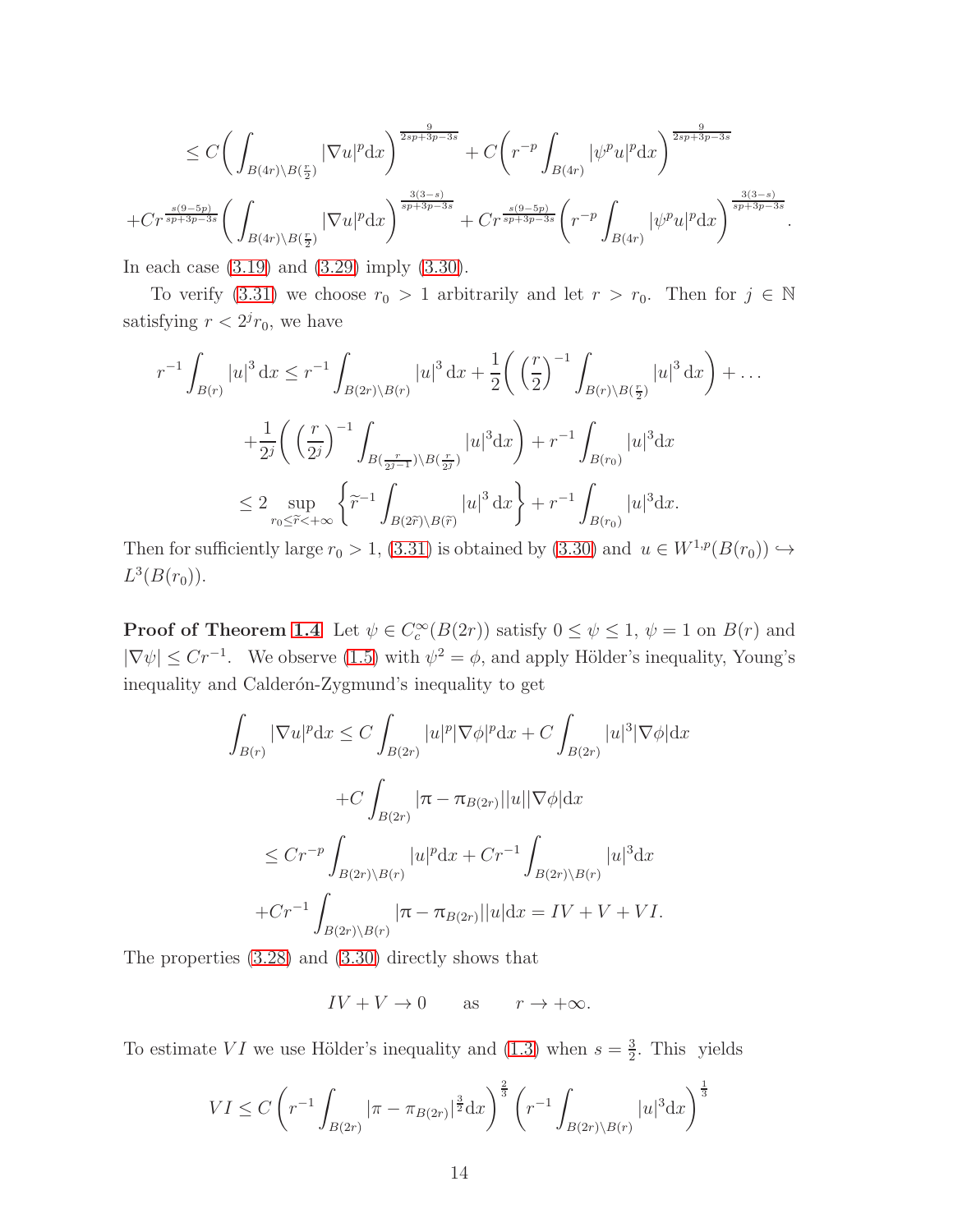$$
\leq C \left( r^{-1} \int_{B(2r)} |\nabla u|^{3(p-1) \over 2} dx + r^{-1} \int_{B(2r)} |u|^3 dx \right)^{2 \over 3} \left( r^{-1} \int_{B(2r) \setminus B(r)} |u|^3 dx \right)^{1 \over 3}.
$$

According to [\(3.31\)](#page-12-3) it is sufficient to show that

$$
r^{-1} \int_{B(2r)} |\nabla u|^{\frac{3(p-1)}{2}} dx = O(1)
$$
 as  $r \to +\infty$ .

On the other hand, Hölder's inequality with  $\frac{3(p-1)}{2} < p$  implies that

$$
r^{-1} \int_{B(2r)} |\nabla u|^{\frac{3(p-1)}{2}} dx \le r^{-1} |B(2r)|^{\frac{3}{2p}-\frac{1}{2}} \left( \int_{B(2r)} |\nabla u|^p dx \right)^{\frac{3(p-1)}{2p}}
$$
  
=  $r^{\frac{9}{2p}-\frac{5}{2}} \left( \int_{B(2r)} |\nabla u|^p dx \right)^{\frac{3(p-1)}{2p}}.$ 

This implies

$$
VI \to 0 \qquad \text{as} \qquad r \to +\infty
$$

and

$$
\int_{B(r)} |\nabla u|^p = o(1) \quad \text{as} \quad r \to +\infty.
$$

Accordingly,  $u \equiv const$  and by means of [\(3.30\)](#page-12-2), we have that  $u \equiv 0$ .

 $\Box$ 

#### Acknowledgements

Chae's research was partially supported by NRF grants 2021R1A2C1003234, and by the Chung-Ang University research grant in 2019. Wolf has been supported by NRF grants 2017R1E1A1A01074536. The authors declare that they have no conflict of interest.

# <span id="page-14-0"></span>References

- <span id="page-14-1"></span>[1] Wilkinson, W.L.*Non-Newtonian Fluids. Fluid Mechanics, Mixing and Heat Transfe,* Pergamon Press, London (1960).
- <span id="page-14-2"></span>[2] Pokorn´y, M. *Cauchy problem for the non-Newtonian viscous incompressible fluid,* Appl. Math. 41 (3), 169–201 (1996).
- [3] Frehse, J., M´alek, J., Steinhauer, M. *On analysis of steady flows of fluids with shear-dependent viscosity based on the Lipschitz truncation method,* SIAM J. Math. Anal. 34(5), 1064–1083 (2003).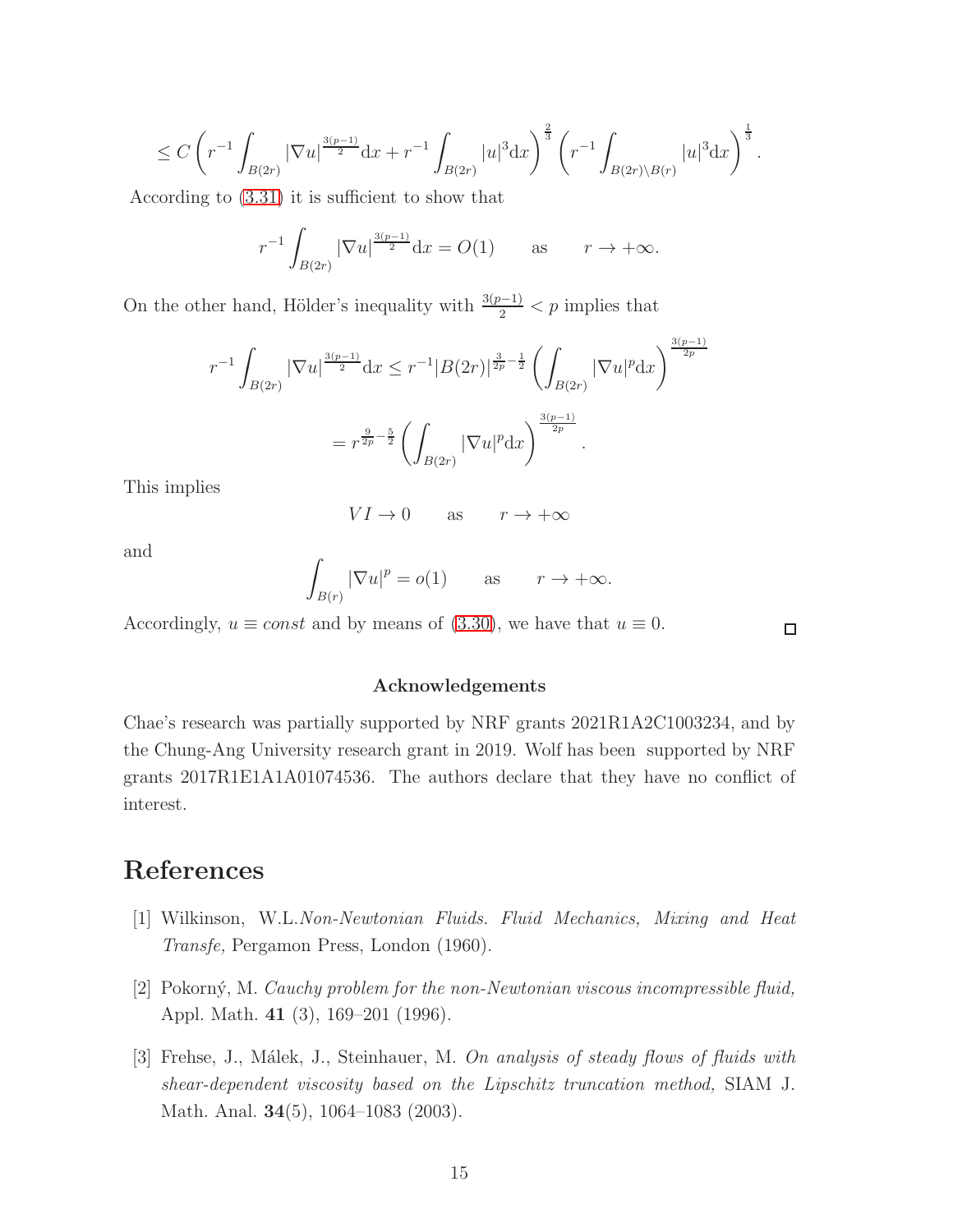- <span id="page-15-2"></span>[4] Galdi, G.P.: *An Introduction to the Mathematical Theory of the Navier–Stokes Equations: Steady-State Problems,* Springer Monographs in Mathematics, 2nd edn. Springer, New York (2011).
- <span id="page-15-1"></span><span id="page-15-0"></span>[5] Chae, D., Wolf, J. *On Liouville Type Theorem for Stationary Non-Newtonian Fluid Equations,* J. Nonlinear Sci, 30, no. 4, 1503-1517(2020).
- <span id="page-15-3"></span>[6] Chae, D., Wolf, J. *On Liouville type theorem for the stationary Navier-Stokes equations,* Cal. Var. PDE 58(3), 111(11pp) (2019).
- <span id="page-15-4"></span>[7] Chae, D., Yoneda, T. *On the Liouville theorem for the stationary Navier-Stokes equations in a critical space,* J. Math. Anal. Appl. 405 (2), 706–710 (2013).
- <span id="page-15-5"></span>[8] Chae, D. *Liouville-type theorem for the forced Euler equations and the Navier-Stokes equations,* Commun. Math. Phys. 326, 37-48 (2014).
- <span id="page-15-6"></span>[9] Chae, D.,Wolf, J. *On Liouville type theorems for the steady Navier-Stokes equations in*  $\mathbb{R}^3$ , J. Differ. Equ. **261**, 5541-5560 (2016).
- [10] Chamorro, D., Jarrin, O., Lemari´e-Rieusset, P.-G. *Some Liouville theorems for stationary Navier-Stokes equations in Lebesgue and Morrey spaces,* C.R. Math. Acad. Sci. Paris. 357(2), 175-179 (2019).
- <span id="page-15-7"></span>[11] Gilbarg, D., Weinberger, H.F., *Asymptotic properties of steady plane solutions of the Navier-Stokes equations with bounded Dirichlet integral,* Ann. Sc. Norm. Super. Pisa 4(5), 381-404 (1978).
- <span id="page-15-9"></span><span id="page-15-8"></span>[12] Koch, G., Nadirashvili, N., Seregin, G., Šverék, V. *Liouville theorems for the Navier-Stokes equations and applications,* Acta Math. 203, 83-105 (2009).
- [13] Korobkov, M., Pileckas, K., Russo, R. *The Liouville theorem for the steady-state Navier-Stokes problem for axially symmetric 3D solutions in absence of swirl,* J. Math. Fluid Mech. 17 (2), 287-293 (2015).
- <span id="page-15-10"></span>[14] Kozono, H., Terasawa, Y., Wakasugi, Y. *A remark on Liouville-type theorems for the stationary Navier-Stokes equations in three space dimensions,* J. Funct. Anal. 272, 804-818 (2017).
- <span id="page-15-12"></span><span id="page-15-11"></span>[15] Seregin, G. *Liouville type theorem for stationary Navier–Stokes equations,* Nonlinearity 29, 2191-2195 (2016).
- [16] Seregin, G. *Remarks on Liouville type theorems for steady-state Navier-Stokes equations* Algebra Anal. 30 (2), 238-248 (2018).